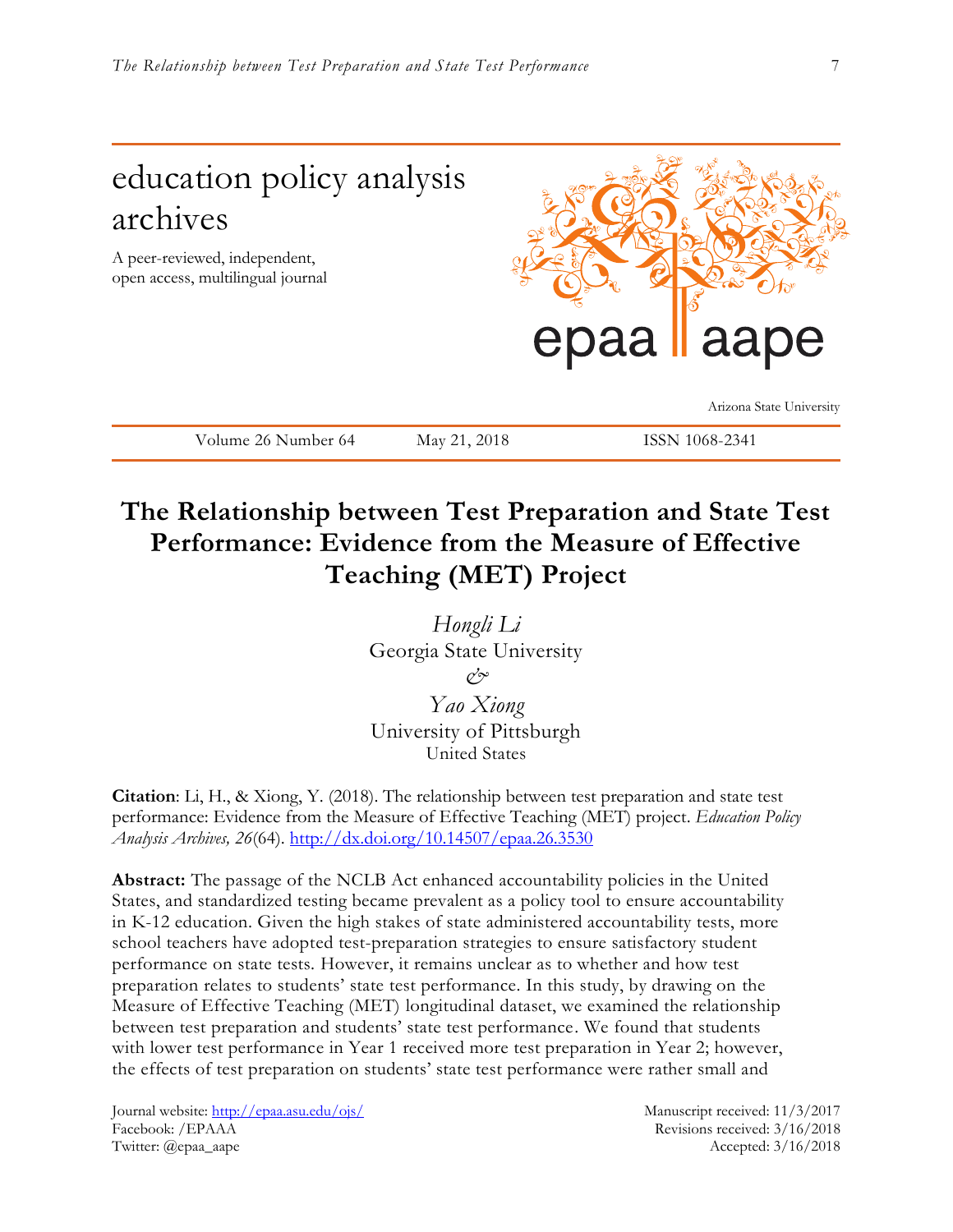mixed. In regard to racial differences, we found that Black and Hispanic students received more test preparation than White students. Further, the effect of test preparation measured by the item "practicing for the state test" on state test performance was significantly greater for Black and Hispanic students than for White students. The implications of the study, its limitations, and directions for future research are also discussed.

**Keywords**: test preparation; state test performance; racial differences; Measure of Effective Teaching (MET)

## **La relación entre la preparación de la prueba y el rendimiento de la prueba estatal: Evidencia del proyecto Measure of Effective Teaching (MET)**

**Resumen:** La aprobación de la Ley NCLB mejoró las políticas de rendición de cuentas en los Estados Unidos, y las pruebas estandarizadas prevalecieron como una herramienta de política para garantizar la rendición de cuentas en la educación K-12. Dado el alto nivel de las pruebas de responsabilidad administradas por el estado, más maestros de escuela han adoptado estrategias de preparación de exámenes para garantizar el rendimiento satisfactorio de los estudiantes en los exámenes estatales. Sin embargo, aún no está claro si la preparación para la prueba se relaciona con el rendimiento de la prueba estatal de los estudiantes y cómo lo hace. En este estudio, al utilizar el conjunto de datos longitudinales de la Measure of Effective Teaching (MET), examinamos la relación entre la preparación de la prueba y el rendimiento de la prueba estatal de los estudiantes. Encontramos que los estudiantes con un rendimiento de prueba más bajo en el año 1 recibieron más preparación para la prueba en el año 2; sin embargo, los efectos de la preparación de la prueba en el rendimiento de la prueba estatal de los estudiantes fueron más bien pequeños y mixtos. Con respecto a las diferencias raciales, encontramos que los estudiantes negros e hispanos recibieron más preparación para la prueba que los estudiantes blancos. Además, el efecto de la preparación de la prueba medida por el ítem "practicando para la prueba estatal" en el rendimiento de la prueba estatal fue significativamente mayor para los estudiantes afroamericanos que para los blancos. También se discuten las implicaciones del estudio, sus limitaciones y las direcciones para futuras investigaciones.

Palabras clave: preparación de la prueba; rendimiento de la prueba estatal; diferencias raciales; Measure of Effective Teaching (MET)

## **A relação entre a preparação do teste e o desempenho do teste de estado: Evidências do projeto Measure of Effective Teaching (MET)**

**Resumo:** A aprovação da Lei NCLB aprimorou as políticas de responsabilidade nos Estados Unidos, e os testes padronizados tornaram-se predominantes como uma ferramenta política para garantir a responsabilização na educação básica. Dadas as altas apostas dos testes de responsabilização administrados pelo estado, mais professores adotaram estratégias de preparação de testes para garantir um desempenho satisfatório dos alunos nos testes estaduais. No entanto, ainda não está claro se e como a preparação do teste se relaciona com o desempenho do teste de desempenho dos alunos. Neste estudo, com base no conjunto de dados longitudinais Measure of Effective Teaching (MET), examinamos a relação entre a preparação do teste e o desempenho do teste de desempenho dos alunos. Descobrimos que os alunos com menor desempenho no teste no Ano 1 receberam mais preparação para o teste no Ano 2; no entanto, os efeitos da preparação do teste no desempenho do teste do estado dos alunos foram bastante pequenos e mistos. Em relação às diferenças raciais, descobrimos que os estudantes negros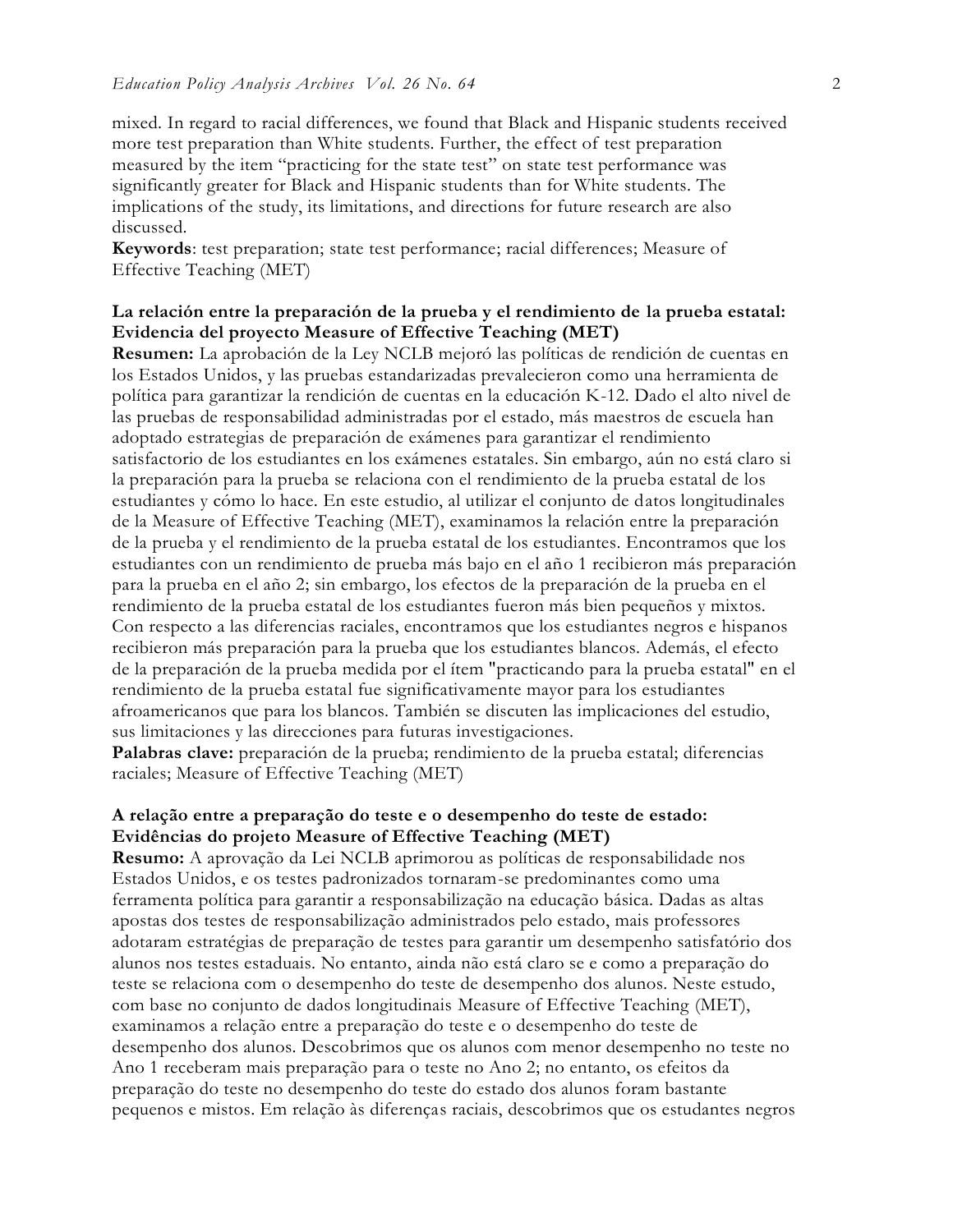e hispânicos receberam mais preparação para testes do que os brancos. Além disso, o efeito da preparação do teste medido pelo item "praticar para o teste de estado" no desempenho do teste de estado foi significativamente maior para os estudantes negros e hispânicos do que para os estudantes brancos. As implicações do estudo, suas limitações e direções para futuras pesquisas também são discutidas.

**Keywords:** preparação para teste; desempenho do teste de estado; diferenças raciais; Measure of Effective Teaching (MET)

## **Introduction**

In the past several decades, there has been a growing emphasis on testing for accountability in the United States (Smith, 2014). By the end of the 1970s, many states had established a link between test scores and school accountability (Dorn, 2007). The passage of the No Child Left Behind Act of 2001 (NCLB, 2002), technically a reauthorization of the Elementary and Secondary Education Act, became the first national framework to link school performance with student scores on standardized tests. Schools are rewarded or sanctioned depending on whether their students have achieved adequate yearly progress (AYP) according to state standards. Further, as part of the Race to the Top initiative (U.S. Department of Education, 2009), states are rewarded for implementing value-added systems through which teachers are evaluated based on their students' test performance. Important decisions, such as tenure appointments, layoffs, and compensation are based on the results of these evaluations. In December 2015, the Every Student Succeeds Act (ESSA) was signed into law, which maintains the expectation that there will be accountability and action to effect positive changes in low-performing schools (U.S. Department of Education, 2015). As a result of the increasing emphasis on accountability and large-scale assessment, it is expected that teachers may be incentivized to adopt more test-preparation activities in their classes (Cuban, 2007). However, it remains unclear as to whether and how test preparation is related to students' state test performance in K-12 settings.

Due to the controversial nature of test preparation and a lack of high-quality data, no systematic examinations have been conducted on test preparation in K-12 settings at the student level. The present study draws on the Measure of Effective Teaching (MET) dataset (Bill and Melinda Gates Foundation, 2012) in order to investigate the relationship between test preparation and students' state test performance, especially among different racial groups. Through the MET project, the largest study of classroom teaching ever conducted in the United States, researchers collected teaching effectiveness indicators from 2,741 teachers at 317 schools in six major school districts over a two-year period. This dataset, therefore, offers a good opportunity to address the focal question. Based on the analysis of the MET dataset, the present study provides important empirical evidence on test preparation in the context of K-12 education.

## **Literature Review**

#### **What is Test Preparation?**

Test preparation refers to "any intervention procedure specifically undertaken to improve test scores, whether by improving the skills measured by the test or by improving the skills for taking the test, or both" (Messick, 1982, p. 70). It involves a variety of activities, such as reviewing test content, familiarizing students with test questions, teaching test-taking strategies, and mimicking the test-taking atmosphere. There are different kinds of test-preparation activities, such as after-class test preparation offered by private tutors or commercial organizations, and in-class test preparation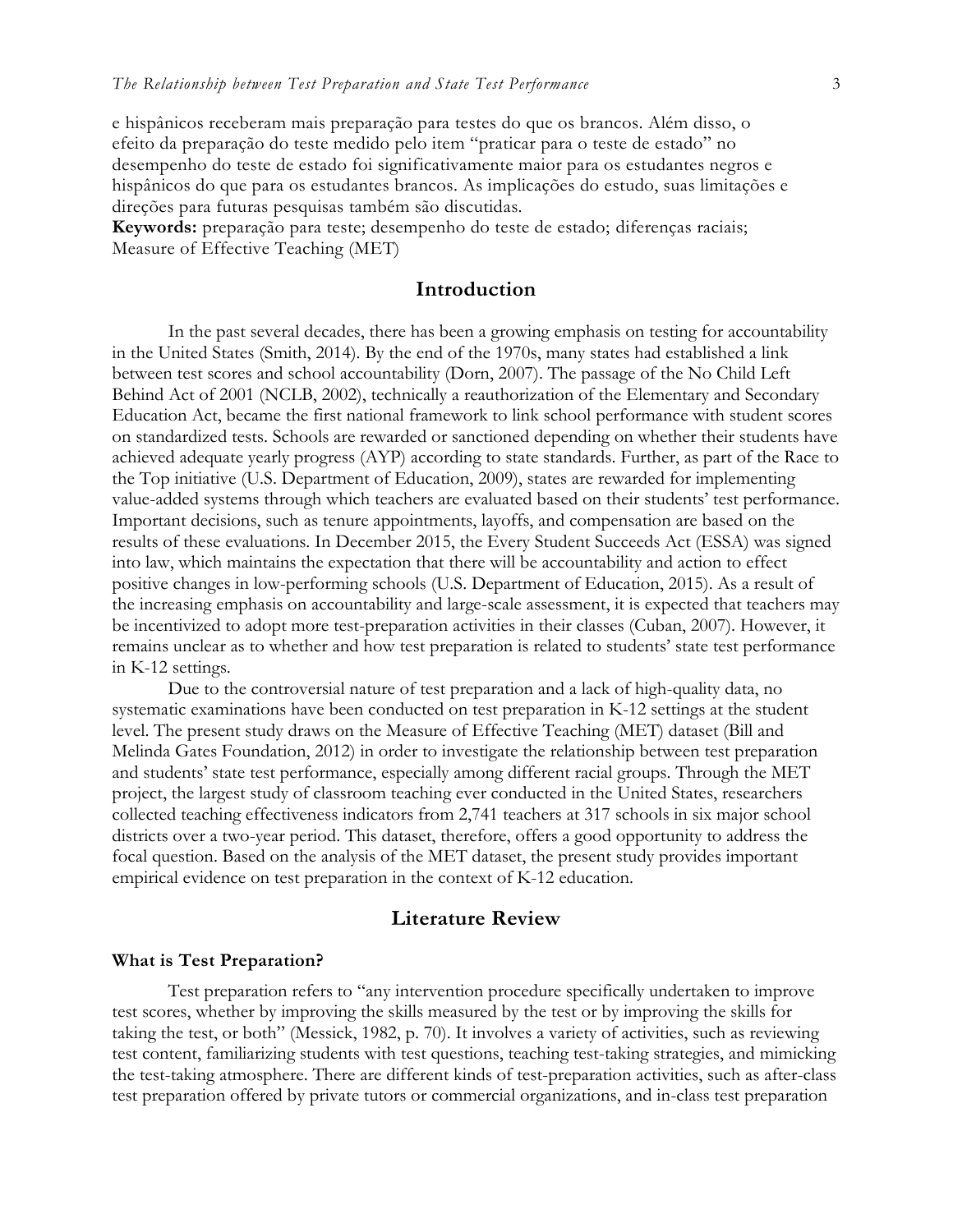offered by classroom teachers. The former is more common for admission tests such as the SAT, the ACT, and the GRE (Buchmann, Condron, & Roscigno, 2010) where the test has high stakes for students, whereas the latter is more common for state administered accountability tests (Popham, 1991) where the test has high stakes for schools and teachers. The latter is the focus of the present study.

In the literature, the phrase "test preparation" is sometimes used interchangeably with "teaching to the test." According to Popham (2008), "teaching to the test" has two distinct meanings: (1) a teacher closely follows the curriculum such that he/she directs instruction toward the knowledge, skills, content, or affective domains represented by the test, i.e., *curriculum-teaching*; (2) a teacher directs instruction specifically to the actual items on the test and/or practices test-taking strategies, i.e., *item-teaching*. The first type is regarded as appropriate as long as the test is well constructed such that it aligns with the curriculum and constitutes a good representation of the knowledge and skills students need to master. In this case, students may not be aware of test preparation because it is integrated seamlessly into the instruction. The second type is regarded as inappropriate and even unethical. However, teachers use a mixture of activities such that the distinction between these two types of "teaching to the test" activities is blurred in practice (Popham, 1991). In summary, "test preparation" is a much broader term than "teaching to the test." Despite its true neutral meaning, "teaching to the test" is generally used pejoratively (Popham 2008); therefore, we use "test preparation" throughout this paper given that it is more generally used in a neutral sense.

#### **Test Preparation in K-12 Settings**

Given the NCLB's "unprecedented" power, its passage is viewed as "an evolution of previous attempts to use high-stakes tests to improve educational outcomes" (William, 2010, p. 110). The NCLB linked school performance with student scores on standardized tests, as a result of which, standardized testing became prevalent as a policy tool for ensuring accountability. The effects of the accountability policy in K-12 settings are the subject of ongoing debate. On the one hand, the goal of implementing accountability is to improve student access to a high-quality and standardsbased educational curriculum (Goertz & Duffy, 2001), and it has been reported that school accountability improved student performance (Hanushek & Raymond, 2005; Li, Fortner, & Lei, 2015). On the other hand, many negative impacts have been reported as well: for example, narrower curriculum under the pressure to increase test scores, lack of time for student-centered learning, student and teacher anxiety, and resentment against high-stakes testing (Menken, 2006; Musoleno & White, 2010; UNESCO, 2017; Watanabe, 2007). Despite widespread debate in regard to accountability policies, the literature lacks a systematic examination of the effects of test preparation on student achievement.

Test-preparation studies in the K-12 setting have focused on describing teachers' perceptions of high-stakes testing and their use of test-preparation practices. Teaching test-taking skills, using data from the previous year's test to inform instruction, and integrating test content and test format into instruction are the test-preparation practices that most teachers report implementing (Croft, Waltman, Middleton, & Stevenson, 2005; Lai & Waltman, 2008). Teachers have also reported frequent use of test-preparation activities such as practicing items similar to those included in the test immediately before the test (Firestone et al., 2002). Given the accountability policies, it is not uncommon for schools to devote a tremendous amount of time and money to test preparation (Nelson, 2013). For example, based on data collected from two urban school districts, students in grades 3–8 in one district spent at least 16 full school days preparing for state tests each year; in the other district, students in grades 6–11 devoted approximately one full month of the school year to direct test-preparation activities (Nelson, 2013). In particular, test preparation in K-12 classrooms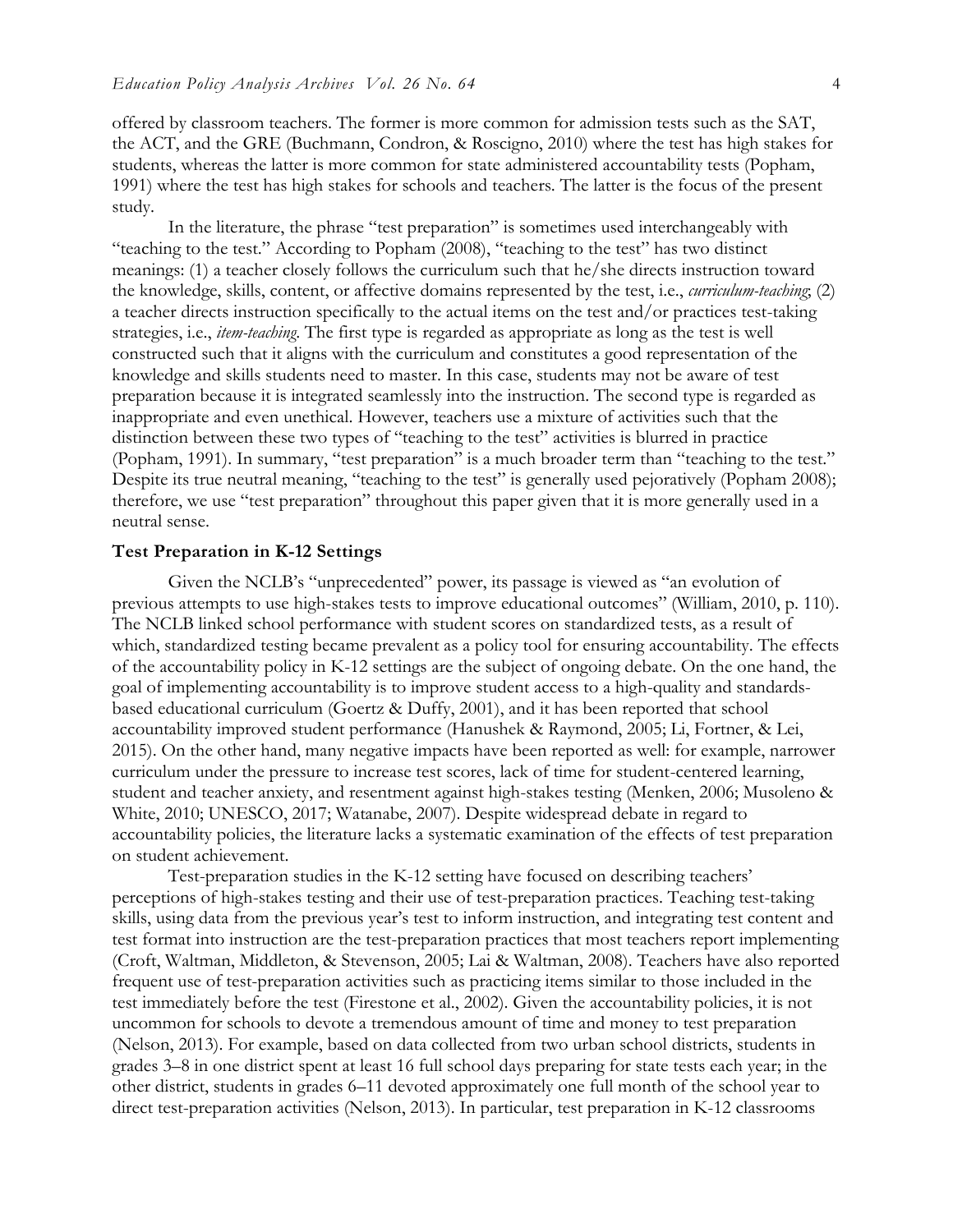targets more low-performing students (Firestone et al., 2002), because boosting these students' test scores is more effective in helping schools meet the accountability requirement.

As discussed in Cuban (2007), despite the many discussions focused on the negative consequences of test preparation in classrooms, direct evidence to support such claims is mixed and insufficient. Similarly, evidence to support the positive effects of test preparation is also lacking. We were able to find two studies that provide implicit evidence to suggest that test preparation has some positive effects on test results in the K-12 context. In an analysis of state test items in Texas, New York, and Massachusetts, Jennings and Bearak (2014) found that students were more likely to answer an item correctly if that item was designed to test frequently assessed standards. The authors attributed this result to the fact that teachers may have focused their instruction on skills that are tested frequently because these can be identified by simply looking at the test items from the previous year. Nevertheless, this evidence is not direct. A qualitative study by Welsh, Eastwood, and D'Agostino (2014), in which 34 teachers were interviewed about their test-preparation practices, found no clear effect of test-preparation practices on student test performance. However, the researchers did find that students taught by teachers who could identify items from both their own state and other states performed better than students taught by teachers who were not able to do so. In summary, given the insufficient empirical evidence collected to date, it is important to ask whether students who receive more test preparation perform better on tests than students who receive less test preparation.

### **Racial Group Differences in Test Preparation**

The persistence of the link between socioeconomic status and educational attainment is well established in the literature (Breen & Jonsson, 2005). In the US, the most salient and persistent achievement gap is ethnicity-related (Lindsey, Graham, Westphal, & Jew, 2008). A consistent observation is that ethnic minority students (especially Black and Hispanic) lag behind their White peers (Bali & Alvarez, 2004; Fleischman, Hopstock, Pelczar, & Shelley, 2010). Researchers have studied test preparation for different racial groups; however, most studies of this kind focus on college admission tests rather than K-12 accountability tests. Drawing on the National Education Longitudinal Study (NELS), Buchmann et al. (2010) found that compared with White students racial minority students were significantly more likely to participate in SAT test preparation. For example, Black students were 3.3 times as likely as White students to have a private tutor, and Hispanic students were 1.9 times as likely as White students to have a private tutor. Asian students were 2.2 times as likely as White students to take a private course. Minority students' advantages in test preparation existed regardless of a set of family background characteristics. Based on data from the 2007 National Household Education Survey, Devine-Eller (2012) also found that Black non-Hispanic students were more likely to participate in college entrance examination preparation than White students. Similarly, using a sample of 170 college students, Ellis and Ryan (2003) reported that Black students participated in more cognitive ability test preparation than White students. Given the long-standing Black–White achievement gap (Lee, 2002), it appears surprising that racial minority students (especially Black students) were found to be more likely to receive test preparation than White students. According to research (e.g., Alon, 2010; Buchmann et al., 2010), a possible reason is that minority students are likely to receive a larger boost in their college acceptance odds as a result of higher admission test scores than White students given the diversity-sensitive enrollment policies. This preference increases minority students' motivation to put more effort into test preparation for college admission. Devine-Eller (2012) also pointed out that cultural influences and school context might have shaped racial minority students' test-preparation practices.

The literature indicates that racial minority students are more likely to participate in test preparation than their White peers. A remaining question is whether test preparation boosts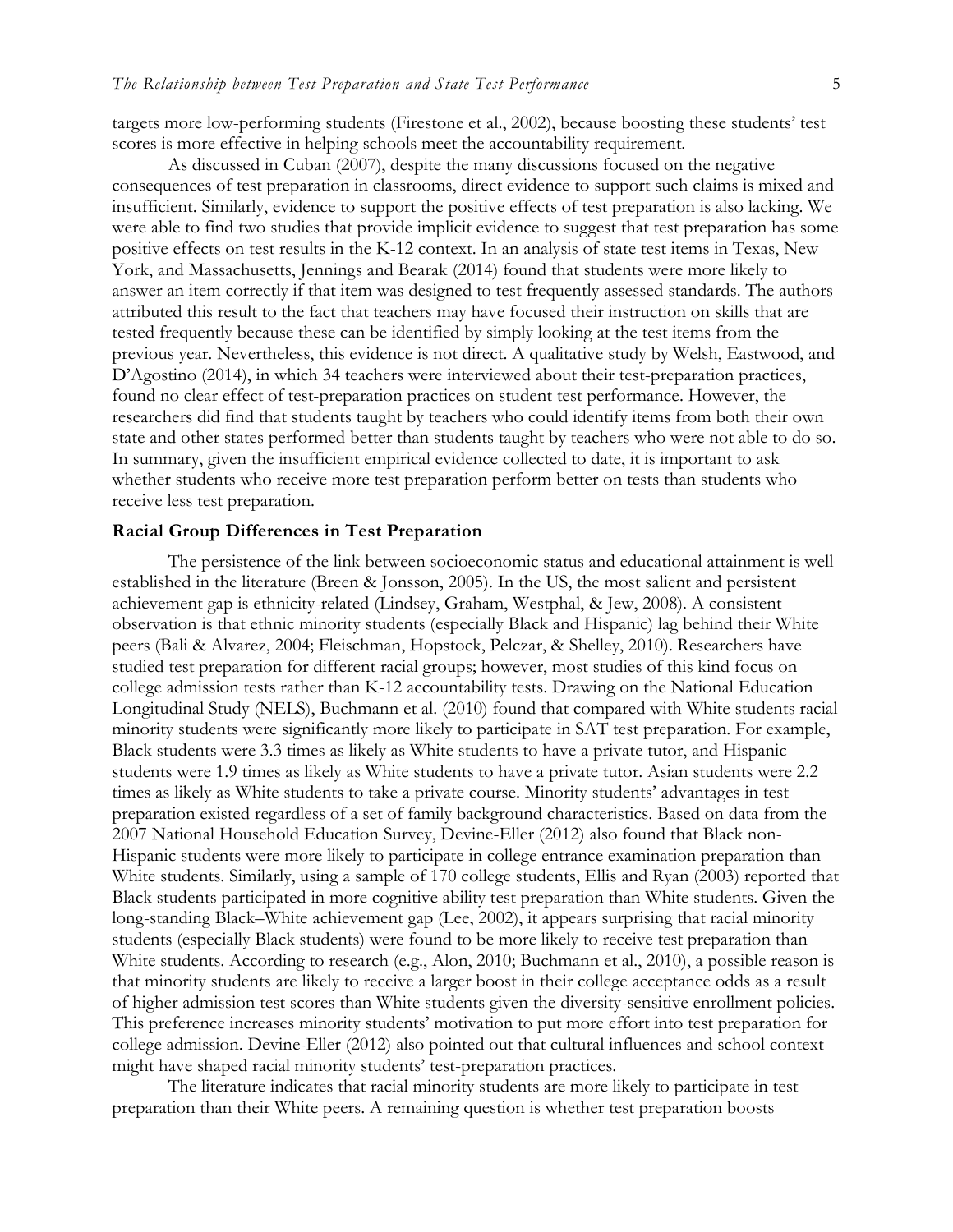minority students' test performance more than that of White students. In a study conducted in a work setting, Chung-Herrera et al. (2009) examined racial difference in test preparation for a promotion test on job-related knowledge. Using Pearson correlation coefficients and a moderated regression analysis, they found that test preparation had a larger effect on test performance for the White participants than for the Black participants. However, the difference was not statistically significant. Ellis and Ryan (2003) studied 170 undergraduate students' test-preparation practice with a cognitive-ability test. Their regression analysis suggests that test preparation mediated the relationship between race and test performance. However, it is unclear whether test preparation reduced or widened the Black–White achievement gap. Based on a sample of 36 low-performing high school students, Justus (2010) found that participating in the ACT math test preparation course had a greater impact on students' ACT scores than race did, although the impact of the testpreparation course did not vary across racial groups.

In summary, research has consistently shown that in regard to college admission tests, racial minority students (especially Black students) tend to have a higher participation level in testpreparation activities than is the case for White students. However, it is unclear as to whether test preparation boosts minority students' test performance more than it boosts that of White students. Given that racial group differences have not been systematically examined in regard to state test preparation in K-12 settings, in this study we examine whether test preparation has different effects on students from different racial groups.

## **The Present Study**

#### **Measure of Test Preparation in the MET**

As stated in the literature (Popham 1991; Welsh et al., 2014), test preparation is a multidimensional construct, and measures of test preparation vary from study to study. In most of the studies on test preparation in K-12 settings, test preparation was measured by asking teachers questions regarding whether or not they offered test preparation to students (e.g., Firestone et al., 2002; Welsh et al., 2014). Test preparation has been studied mainly from the perspective of teachers such that there is a lack of literature on test preparation from the perspective of students. In the MET student survey, two student survey items were directly related to their test-preparation activities: (1) *We spend a lot of time practicing for the state test;* (2) *Getting ready for the state test takes a lot of time in our class*. We used these two items to measure student test preparation in terms of the time and/or effort they put into preparing for the state test, which is regarded as an important aspect of test preparation (Firestone et al., 2002; Nelson, 2013). The measure of test preparation in the MET project is rather simple, and we have discussed the limitations and implications of using such a coarse measure in the final section of this paper.

#### **Hypothesized Theoretical Model**

Drawing on the MET dataset, we test the theoretical model as shown in Figure 1. Based on our literature review, all test-preparation activities have a common aim—that of improving students' test performance (Crocker, 2005). We, therefore, hypothesize that students who experienced more test preparation in Year 2 would have higher state test scores in Year 2. Also, it is reported that lower performing students are more likely to receive test preparation (Buchmann et al., 2010; Firestone et al., 2002). We, therefore, hypothesize that students with lower state test scores in Year 1 would receive more test preparation in Year 2.

Furthermore, prior achievement is probably the most significant predictor of current achievement (Buchmann et al., 2010). Therefore, as shown in Figure 1, we control for students' Year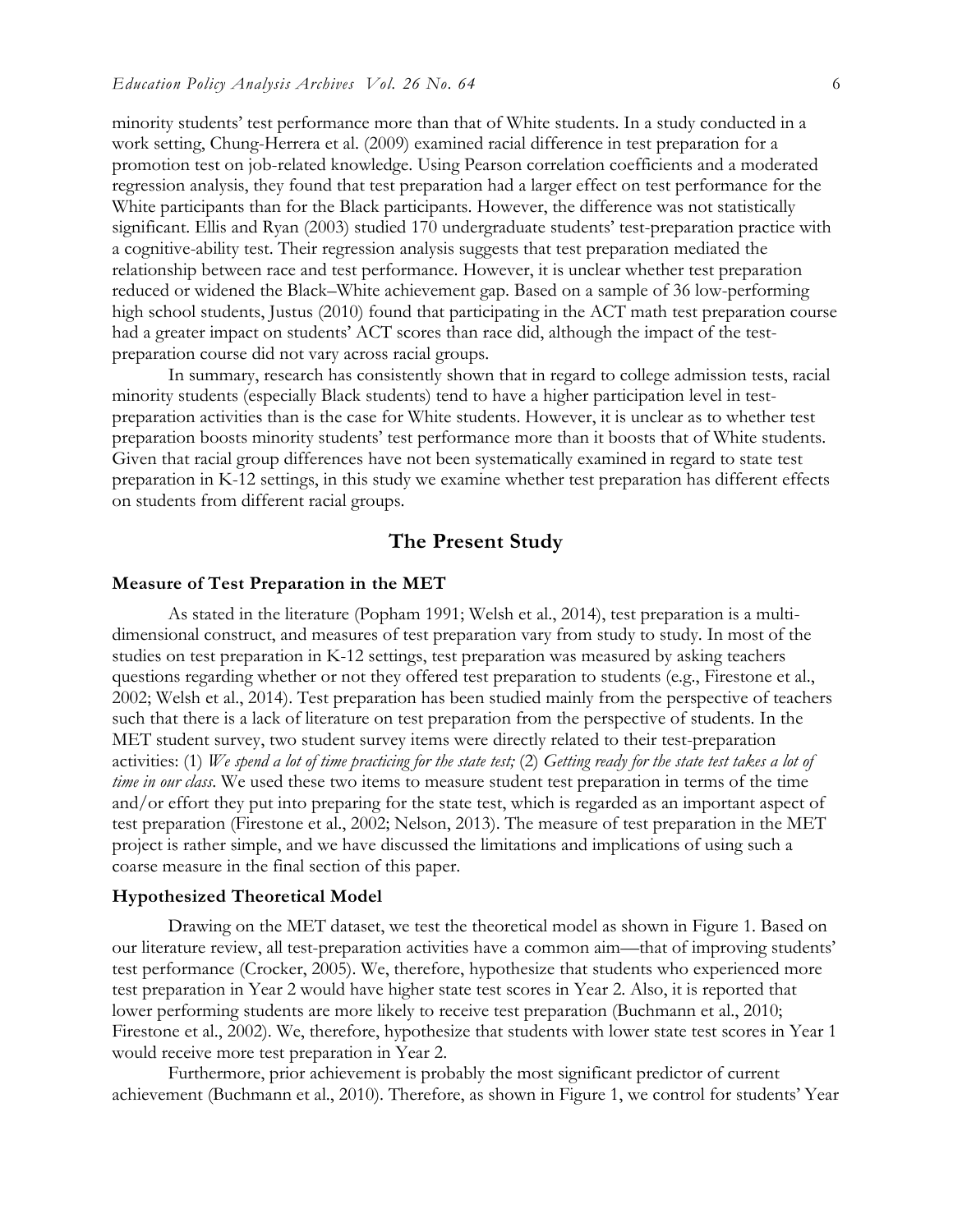1 test scores in the model in order to test the effects of test preparation after accounting for prior achievement. We expect to find that students with higher Year 1 test scores would have higher Year 2 test scores. In addition, some student demographic variables show substantial relationships with test performance, such as student social economic status (Sirin, 2005), sex (Logan & Johnston, 2009), and ethnicity (Museus, Harper, & Nichols, 2010). Also, it has been observed that English language learners (ELLs) tend to perform less well on tests than non-ELLs; students in gifted programs tend to perform better on tests than students not in such programs; and students in special education programs tend to perform less well on tests than students not in such programs. Therefore, we added these demographic variables to the model as covariates too. We expect that students would have lower Year 2 test scores if they received free or reduced-price lunch, were not in a gifted program, were in a special education program, were ELLs, and were Black or Hispanic. We also expect male students to perform better on math and female students to perform better on reading (Stoet & Geary, 2013).



*Figure 1*. Conceptual framework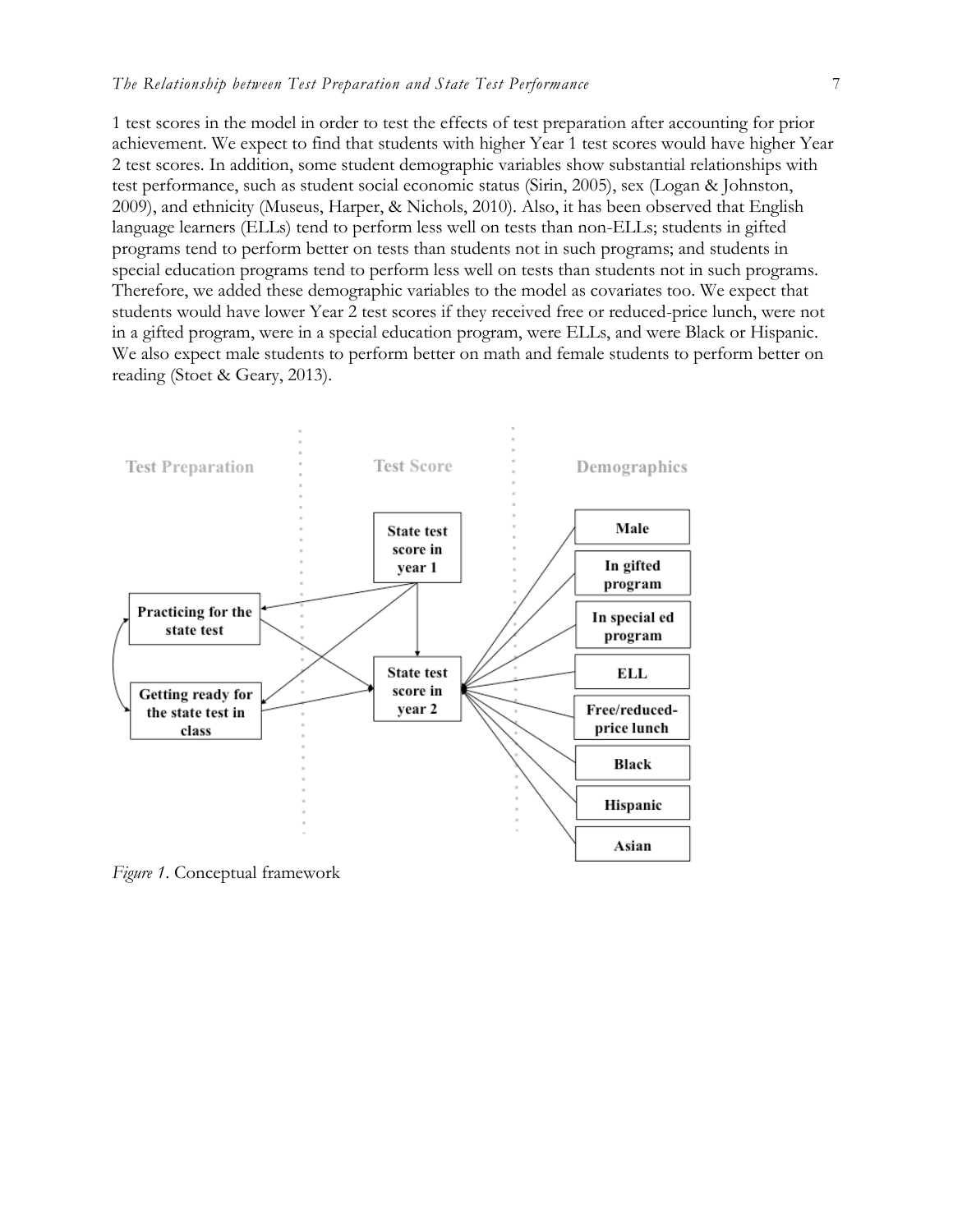## **Methods**

#### **Data Sources and Participants**

Over two years (AY 2009–2010 and AY 2010–2011), MET researchers collected a variety of indicators of teaching quality in the classrooms of six large school districts in the US: Charlotte-Mecklenburg (NC) Schools, the Dallas (TX) Independent School District, Denver (CO) Public Schools, Hillsborough County (FL) Public Schools, Memphis (TN) City Schools, and the New York City (NY) Department of Education. In Year 2, teachers were randomly assigned to classrooms within the schools, though a small proportion of the randomization assignment was not complied with (Bill and Melinda Gates Foundation, 2012).

The MET student-level core file in Year 2 was used in this study. One district did not collect information on whether students received free or reduced-price lunch and was excluded from the analysis for this reason. We included only the cases that responded to at least one test-preparation item in Year 2, which resulted in a sample of 24,013 students taught by 1,353 teachers from 254 schools. In this sample, 50.2% of the students responded to the survey in regard to their ELA teachers and 49.8% responded to the survey in regard to their math teachers; 49.8% were male; 8.0% were in a gifted program; 8.6% were in a special education program; 12.6% were ELLs; 56.6% had free or reduced-price lunch; and 20.8% were White, 33.4% were Black, 35.3% were Hispanic, and 7.6% were Asian.

#### **Measures and Variables**

As part of the MET project, a student perception survey was administered to all consenting students taught by teachers who participated in the MET project. For teachers who taught multiple subjects (ELA and math), their students were randomly assigned to refer to either their experience in an ELA class or in a math class when they responded to the perception survey. Different surveys were given to elementary school students (i.e., grades 4 and 5) and secondary school students (i.e., grades 6, 7, 8, and 9). The two items related to test-preparation practice, however, were identical in the elementary school student survey and the secondary school student survey:

- *1. We spend a lot of time practicing for the state test.*
- *2. Getting ready for the state test takes a lot of time in our class.*

Both items were scored on a 5-point Likert scale. For the elementary school student survey, the response options were  $1 = no$ , never,  $2 = \text{mostly not}$ ,  $3 = \text{maybe/sometimes}$ ,  $4 = \text{mostly yes}$ ,  $5 =$ yes, always. For the secondary school student survey, the response options were  $1 =$  totally untrue, 2  $=$  mostly untrue,  $3 =$  somewhat,  $4 =$  mostly,  $5 =$  totally true. We treated the response categories from the elementary school and the secondary school students as equivalent.

Students' state test scores in ELA and math in Year 1 and Year 2 were on a z-score scale. Other variables included in the analysis were Sex (coded as 1 if male, 0 if female), ELL status (coded as 1 if an ELL, 0 if not), Free or reduced-price lunch (coded as 1 if receiving free or reduced-priced lunch, 0 if not), Gifted program (coded as 1 if participating in a gifted program, 0 if not), Special education program (coded as 1 if participating in a special education program, 0 if not), Black (coded as 1 if Black, 0 if not), Hispanic (coded as 1 if Hispanic, 0 if not), and Asian (coded as 1 if Asian, 0 if not).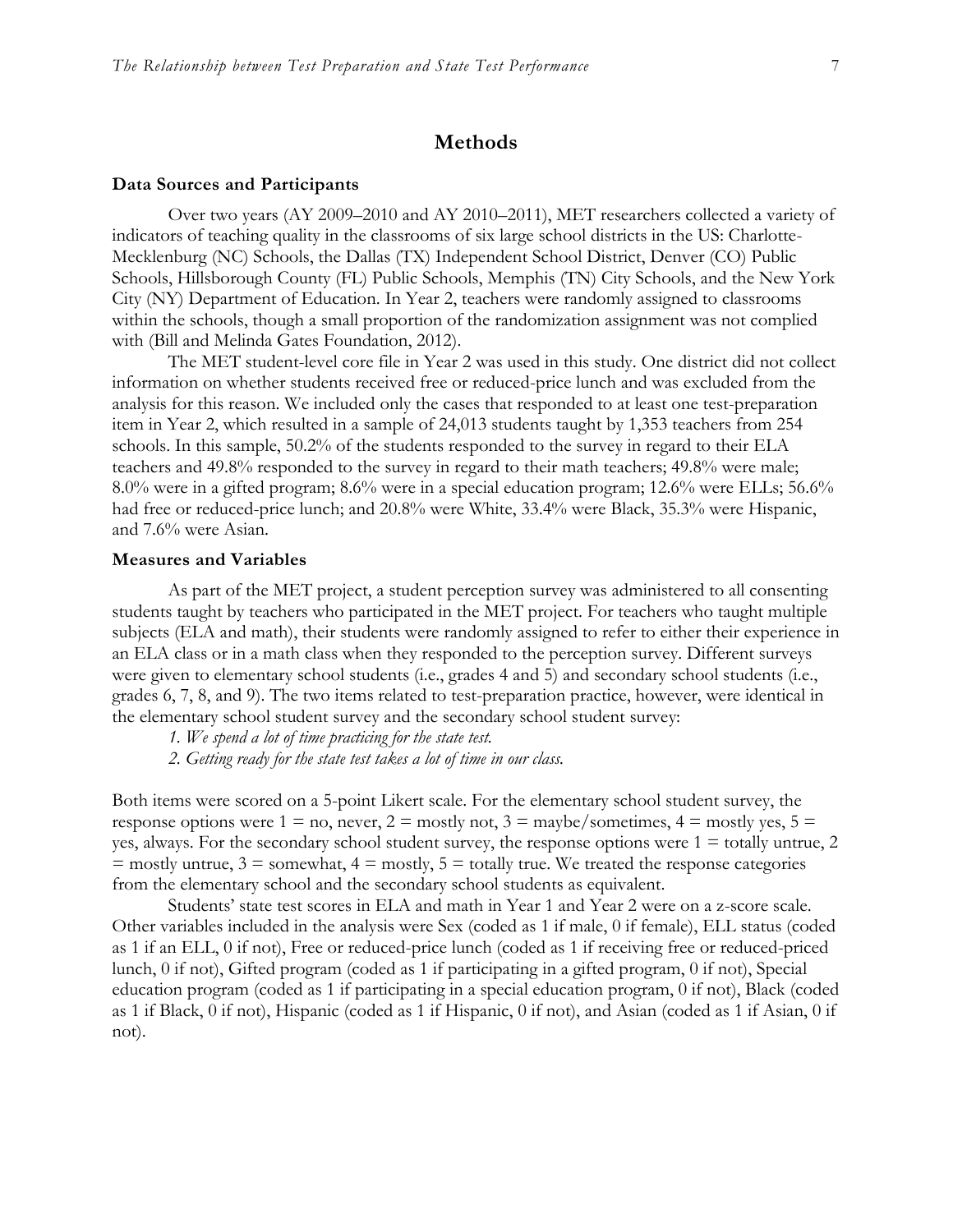#### **Data Analysis Procedures**

Path analysis is an extension of multiple regression, which estimates hypothesized causal relationships between sets of observed variables (Kline, 2010). We used the Mplus 7.0 software (Muthén & Muthén, 1998–2012) for all the path analysis in this study. Because the two testpreparation items showed a slight departure from a normal distribution, we used the Robust Maximum Likelihood (RML) estimation method to account for the multivariate non-normality (Kline, 2010).

To begin with, we performed a path analysis to test the proposed model for ELA and math separately. Model fit was examined using the criteria recommended by Hu and Bentler (1999): the root mean square error of the approximation (RMSEA) value should be equal to or lower than .06; a comparative fit index (CFI) value of .95 or higher indicates a close fit, and values above .90 indicate a reasonable fit; the standardized root mean square residual (SRMR) should be equal to or lower than .08. In addition, a  $\chi^2$  test is known to be sensitive to sample size, and a significant  $\chi^2$  may be acceptable when other fit indices indicate good model fit (Markland, 2007). In the present study, we reported the  $\chi^2$  values but did not refer to them for model fit judgment due to the large sample size in the analysis.

We also performed a multi-group path analysis in order to determine whether the relationships between test preparation and state test performance vary across racial groups (i.e., White, Black, Hispanic, and Asian). Only data from students who were White, Black, Hispanic, or Asian were included in this analysis. The path coefficients between the groups were compared using the Wald test, which has a  $\chi^2$  distribution and is asymptotically equivalent to the Likelihood ratio test (Molenberghs & Verbeke, 2007). A significant Wald test result indicates that one should reject the null hypothesis that the path coefficients are equal across groups.

The current dataset had a four-level structure, i.e., students were nested within teachers, teachers nested within schools, and schools nested within school districts. We performed our analysis with the student-level data because the test-preparation measure was based on the student perception survey. In addition, we used the Mplus "Type = Complex" function to control for the fact that students were nested within teachers. In this way, the software adjusted the standard errors and chi-square tests of model fit by taking into account the structure whereby students were nested within teachers (Huber, 1967; White, 1982). However, we did not account for either the school level or the district level. Ignoring these two higher levels did not bias the parameter estimates but may have slightly biased the standard errors, although any such impact will have been minimal (Raudenbush & Bryk, 2002).

## **Results**

### **Descriptive Statistics of Test-Preparation Practice**

Table 1 provides the descriptive statistics of the sample used in the present study. As shown in the table, more than half the students responded with "Mostly yes" or "Yes, always" to the two test-preparation items. The average response value was higher than 3.5 on a 5-point scale for both items. This indicates that test-preparation practice was frequent and prevalent.

Table 2 shows the mean, standard deviation, and sample size of the responses for each racial group for ELA and math. The mean differences between the White group and the three minority groups are also presented. For both ELA and math, the mean of both items was significantly higher for the Black and the Hispanic students than for the White students at the .001 level. This result indicates that the Black and Hispanic students received more test preparation than the White students in both ELA and math classes. Asian students also had a significantly higher mean than the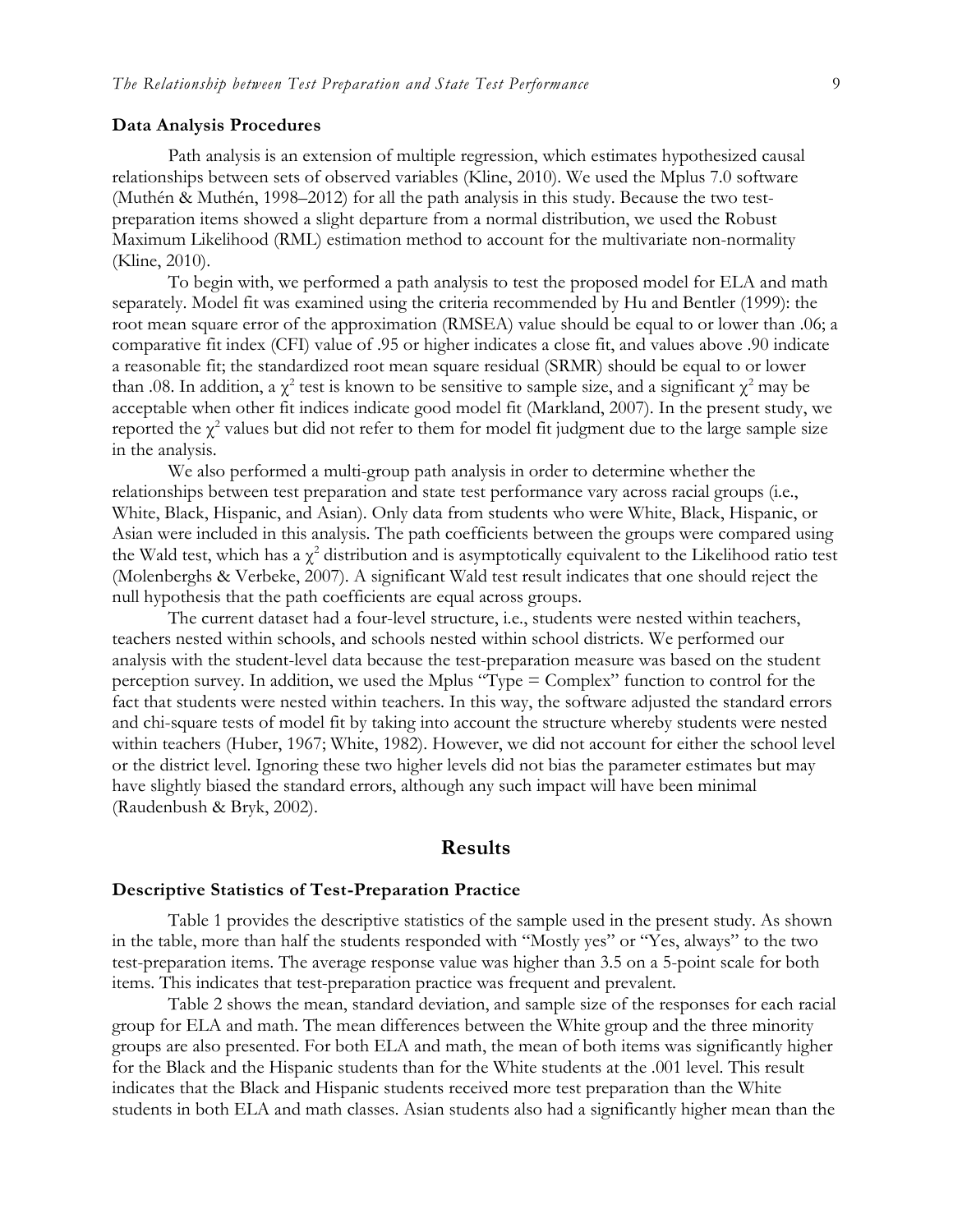White students except for the item "getting ready for the state test takes a lot of time in our class" for math.

| Percentage<br>Response category |                     | We spend a lot of time        | Getting ready for the state test |  |  |
|---------------------------------|---------------------|-------------------------------|----------------------------------|--|--|
|                                 |                     | practicing for the state test | takes a lot of time in our class |  |  |
| Percentage of                   | $1$ (No, never)     | $5.3\%$                       | $6.8\%$                          |  |  |
| responding to                   | 2 (Mostly not)      | $7.5\%$                       | $12.7\%$                         |  |  |
| each category                   | 3 (Maybe/sometimes) | 21.9%                         | $28.2\%$                         |  |  |
|                                 | 4 (Mostly yes)      | $27.2\%$                      | $25.1\%$                         |  |  |
|                                 | 5 (Yes, always)     | $36.3\%$                      | $25.4\%$                         |  |  |
|                                 | Missing             | $1.8\%$                       | $1.8\%$                          |  |  |
| Mean                            |                     | 3.83                          | 3.51                             |  |  |
| Standard deviation              |                     | 1.166                         | 1.200                            |  |  |
| Skewness                        |                     | $-.783$                       | $-.388$                          |  |  |
| Kurtosis                        |                     | $-.211$                       | $-.729$                          |  |  |

# *Descriptive Statistics of the Total Sample* (*N*=24,013)

Table 1

*Note:* Students in grades 4 and 5 took the elementary school student survey, and students in grades 6, 7, 8, and 9 took the secondary school student survey. The two items had equivalent response categories in the two surveys. The statistics reported here combine item responses from the two surveys.

### Table 2 *Descriptive Statistics across Racial Groups*

| Subject    | Race         | We spend a lot of time practicing for the<br>state test |       |                  | Getting ready for the state test takes a lot of<br>time in our class |      |       |      |                                            |
|------------|--------------|---------------------------------------------------------|-------|------------------|----------------------------------------------------------------------|------|-------|------|--------------------------------------------|
|            |              | Mean                                                    | SD    | $\boldsymbol{N}$ | Mean<br>difference<br>against the<br>White                           | Mean | SD    | N    | Mean<br>difference<br>against the<br>White |
| <b>ELA</b> | White        | 3.60                                                    | 1.184 | 2642             |                                                                      | 3.29 | 1.183 | 2626 |                                            |
|            | <b>Black</b> | 3.92                                                    | 1.175 | 3964             | $.32***$                                                             | 3.57 | 1.241 | 3967 | $.28***$                                   |
|            | Hispanic     | 3.78                                                    | 1.160 | 4019             | $.18***$                                                             | 3.47 | 1.180 | 4015 | $.18***$                                   |
|            | Asian        | 3.84                                                    | 1.152 | 849              | $.24***$                                                             | 3.48 | 1.197 | 850  | $.19**$                                    |
| Math       | White        | 3.66                                                    | 1.177 | 2281             |                                                                      | 3.36 | 1.197 | 2291 |                                            |
|            | <b>Black</b> | 3.98                                                    | 1.153 | 3908             | $.32***$                                                             | 3.67 | 1.204 | 3899 | $.31***$                                   |
|            | Hispanic     | 3.89                                                    | 1.130 | 4308             | $.23***$                                                             | 3.57 | 1.163 | 4302 | $.21***$                                   |
|            | Asian        | 3.92                                                    | 1.133 | 920              | $.26***$                                                             | 3.47 | 1.186 | 926  | .11                                        |

*Note:* \*\* indicates  $p < .01$ , \*\*\* indicates  $p < .001$ 

#### **Path Analysis Results**

Figure 2 shows the standardized path analysis results for ELA and math. The model fit was adequate for ELA ( $\chi^2$  = 98.002, df =16, p < .001, RMSEA = .022, CFI = .990, SRMR = .013) and math ( $\chi^2$  = 104.686, df =16,  $p < .001$ , RMSEA = .023, CFI = .988, SRMR=.011). The correlation between the two test-preparation items, "practicing for the state test" and "getting ready for the state test in class" was .423 for ELA and .371 for math. The effects of Year 1 students' state test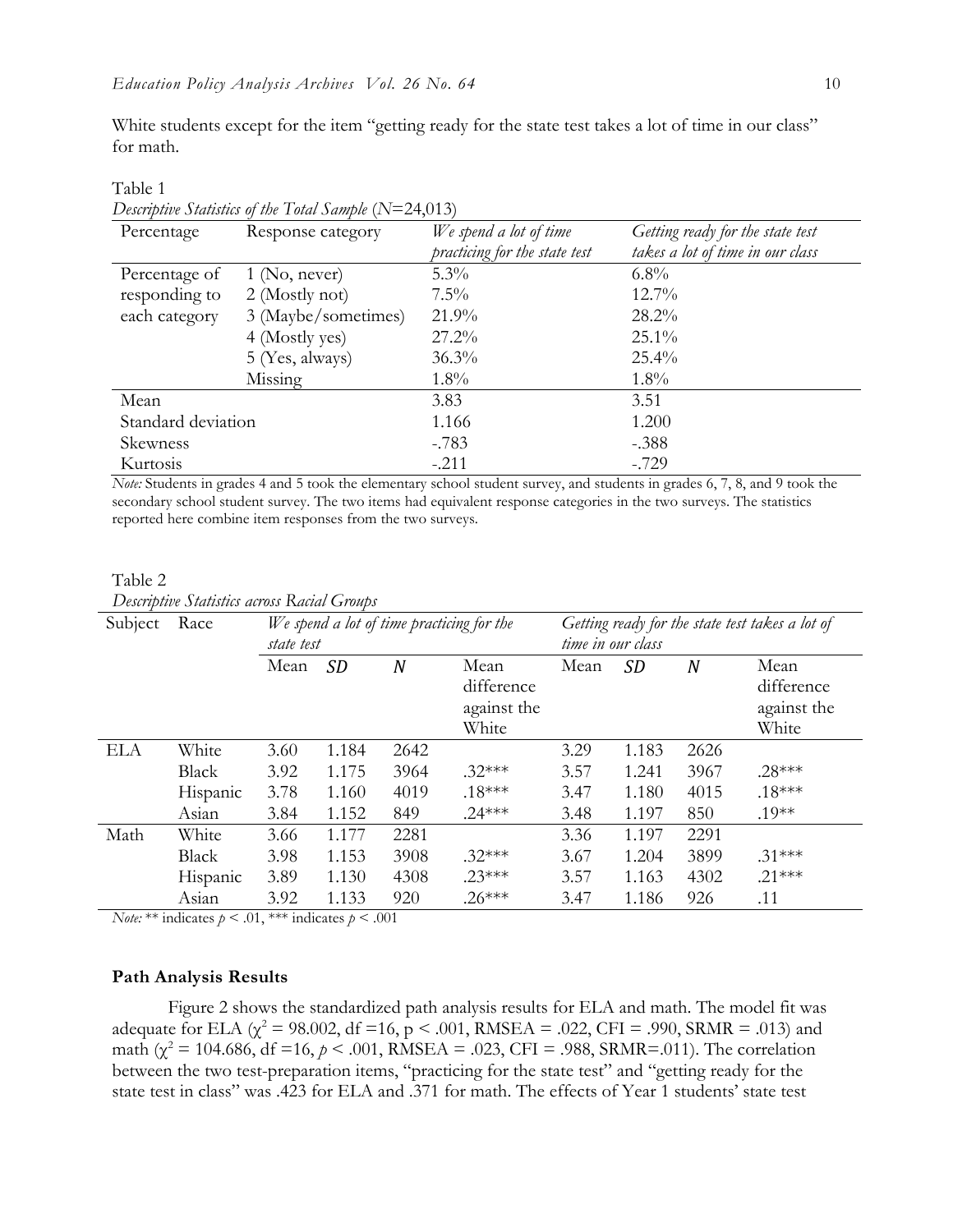scores on the two test-preparation items were significantly negative for both ELA and math. For example, students with lower state test scores in Year 1 spent more time "practicing for the state test" in Year 2 for both ELA ( $\beta$  = -.061,  $p < .001$ ) and math ( $\beta$  = -.031,  $p < .05$ ). Similarly, students with lower state test scores in Year 1 spent more time "getting ready for the state test in class" in Year 2 for both ELA (β = -.106, *p* < .001) and math (β = -.098, *p* < .001).

The effects of the two test-preparation items on the students' state test scores were statistically significant in all cases but in opposite directions. For example, students who spent more time "practicing for the state test" had significantly higher state test scores in Year 2 for both ELA ( $\beta$  = .028,  $p < .01$ ) and math ( $\beta$  = .034,  $p < .001$ ). However, students who spent more time "getting" ready for the state test in class" had significantly lower state test scores for both ELA ( $\beta$  = -.019,  $p$  < .01) and math  $(\beta = -.024, p < .01)$ .

Finally, the effects of the students' Year 1 test scores and their demographic characteristics were generally in the direction we expected. The path coefficient from the students' state test scores in Year 1 to Year 2 was .691 for ELA and .724 for math. Also, the state test scores in Year 2 were significantly lower for students who were not in a gifted program, had participated in a special education program, received free or reduced-price lunch, were ELLs, and/or were Black. Hispanic students had significantly lower ELA scores than White students, and Asian students had significantly higher math scores than White students. Sex was not a significant factor for either ELA or math.



*Figure 2.* Path analysis results for ELA and math Note: The number above is for ELA, and the number below is for math. All coefficients are standardized. \* indicates  $p < .05$ , \*\* indicates  $p < .01$ , \*\*\* indicates  $p < .001$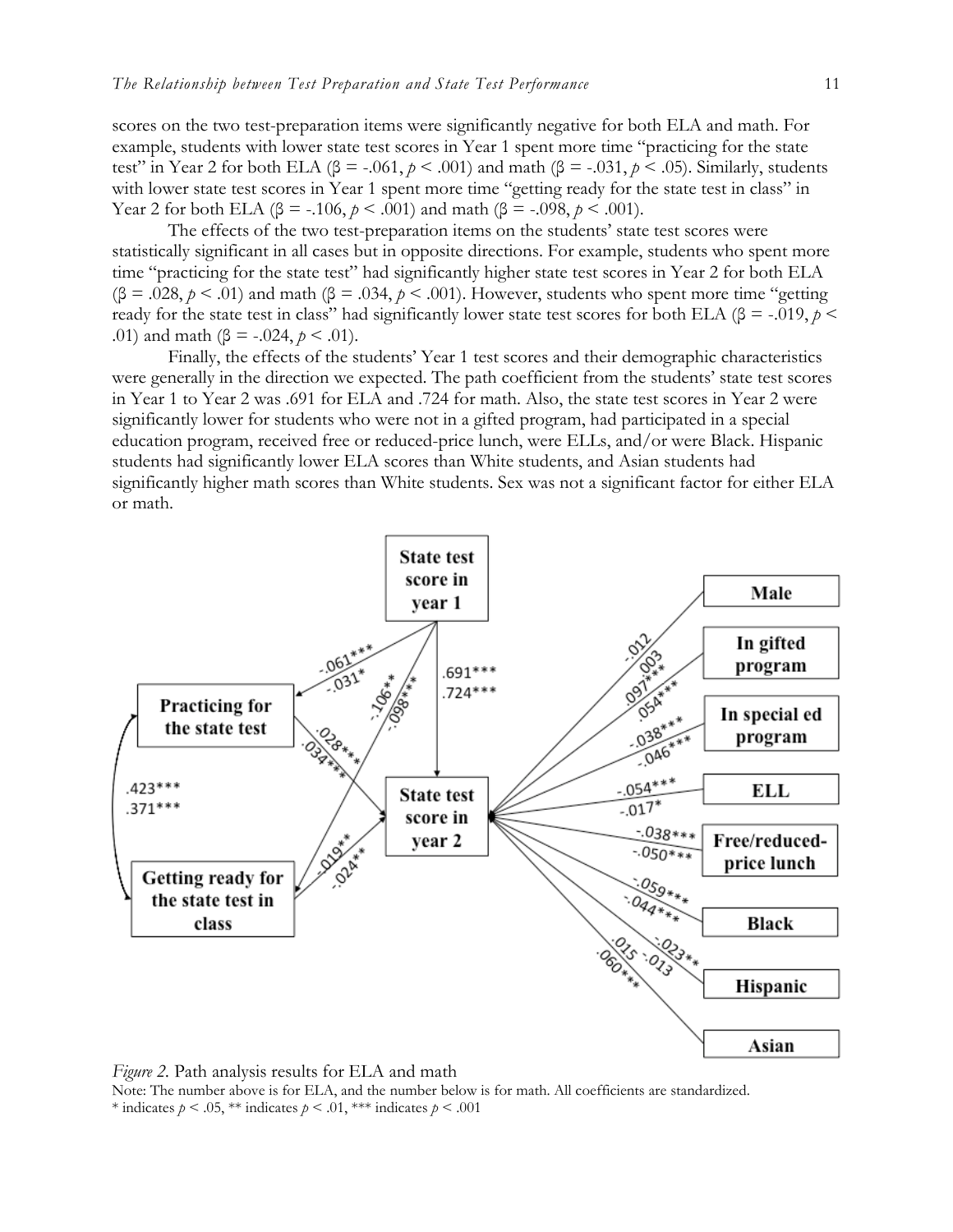A multi-group analysis was performed with race as the grouping variable, and all the parameters were allowed to be freely estimated across the four racial groups. The model fit was adequate for ELA ( $\chi^2$  = 100.447, df = 40, RMSEA = .024, CFI = .994, SRMR = .016) and math ( $\chi^2$  $= 90.007$ , df = 40, RMSEA = .022, CFI = .994, SRMR = .015). Table 3 summarizes the coefficients related to the two test-preparation items only. For both ELA and math, the path from "practicing for the state test" to "state test score in Year 2" was statistically significant for Black and Hispanic students but not significant for White or Asian students. For ELA, the path coefficient for Black students (.032) was significantly higher than that for White students (-.007) according to the Wald test ( $\chi^2$  = 3.943, df = 1,  $p$  < .05). This path was also significantly higher for Hispanic students (.044) than for White students according to the Wald test ( $\chi^2$  = 6.700, df = 2,  $p$  < .01). However, in the case of math, the Wald test did not detect any significant differences among the racial groups, although the coefficient appeared to be larger for Black and Hispanic students than for White students. Further, the path coefficient from "getting ready for the state test in class" to "state test score in Year 2" was negative but not statistically significant for any of the racial groups for ELA. For math, this path coefficient was negative and statistically significant for Black students only.

|              |          | Standaraizea Path Analysis Results across Racial Groups |                                           |  |  |
|--------------|----------|---------------------------------------------------------|-------------------------------------------|--|--|
| Subject Race |          | From "practicing for the state test"                    | From "getting ready for the state test in |  |  |
|              |          | to "state test score in year 2"                         | class" to "state test score in year 2"    |  |  |
| ELA          | White    | $-.007$                                                 | $-.008$                                   |  |  |
|              | Black    | $.032*$                                                 | $-.020$                                   |  |  |
|              | Hispanic | $.044**$                                                | $-.025$                                   |  |  |
|              | Asian    | .052                                                    | $-.013$                                   |  |  |
| Math         | White    | .036                                                    | $-.024$                                   |  |  |
|              | Black    | $.046**$                                                | $-.029*$                                  |  |  |
|              | Hispanic | $.033**$                                                | $-.016$                                   |  |  |
|              | Asian    | .012                                                    | $-.043$                                   |  |  |

Table 3 *Standardized Path Analysis Results across Racial Groups*

*Note:* \*\* indicates  $p < .01$ , \*\*\* indicates  $p < .001$ 

## **Discussion**

#### **Relationship between Test Preparation and Students' State Test Performance**

The path analysis indicates that low-performing students consistently received more test preparation for both ELA and math than was the case for high-performing students. The hypothesis that students with lower state test scores in Year 1 would receive more test preparation in Year 2 is, therefore, fully supported. The NCLB enhanced the implication of accountability policies in the US, and standardized testing became prevalent as a policy tool to ensure accountability across states. Teachers and schools are held accountable for student performance. Students who are close to passing the state tests are even referred to as "bubble kids" (Booher-Jennings, 2005). These students are likely to receive more test preparation in an effort to ensure that schools satisfy the accountability requirement and make sure "no one is left behind." It is, therefore, not surprising to find that students with lower state test scores in Year 1 received more test preparation in Year 2.

The path analysis also shows that students who spent more time "practicing for the state test" had significantly higher state test scores in Year 2 for both ELA and math. However, students who spent more time "getting ready for the state test in class" had significantly lower state test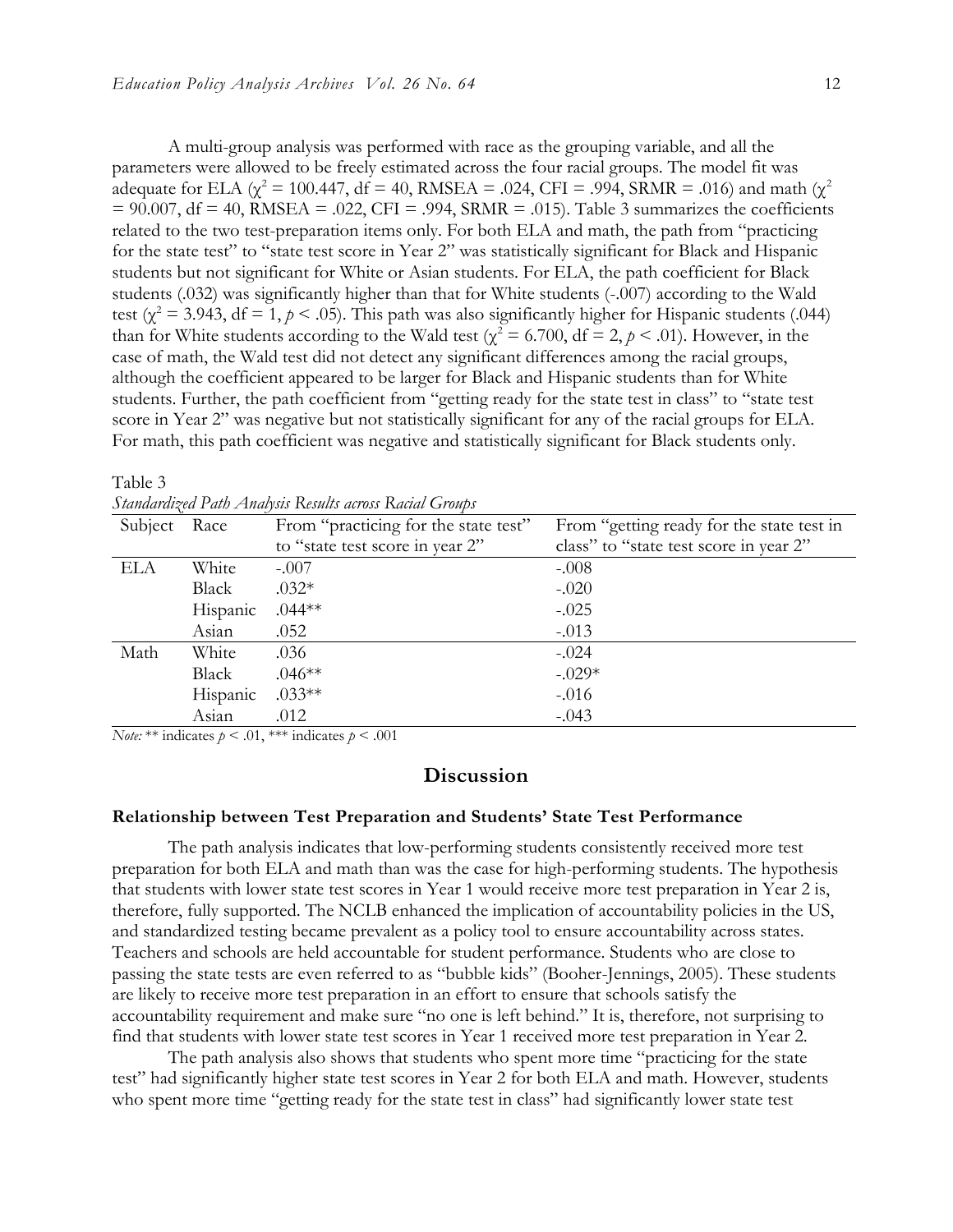scores for both ELA and math. The hypothesis that students who received more test preparation in Year 2 would have higher state test scores in Year 2 is thus partially supported. Further, the correlation between the two test-preparation items "practicing for the state test" and "getting ready for the state test in class" was moderate. This result indicates that these two related variables are distinct. In other words, they measure two different aspects of test preparation. This also highlights the importance of examining the two aspects separately. The mixed findings of the two items seem to contradict each other. However, this is understandable within the context of the accountability policies.

Spending time practicing for the state test helps students to become familiar with both the test format and content, and knowing the test is an important test-preparation strategy (Jackson, & McGlinn, 2014). When students are more familiar with the test format and test-taking procedure, they can better demonstrate their knowledge and ability (Burns, Siers, & Christiansen, 2008). Also, practicing with previous test forms or sample test items is likely to boost students' test performance. A meta-analysis conducted by Hausknecht, Halpert, Di Paolo, and Moriarty Gerrard (2007) shows that the average effect size of practicing sample items on test performance is .26 and the effect depends on the number of sample test items a test-taker practiced and the time devoted to practicing them. It is, therefore, reasonable to find that students who spent more time "practicing for the state test" had slightly higher state test scores in the present study.

However, "getting ready for the state test in class" had a negative effect on students' test performance. With the current measure of test preparation in the MET database, we do not know the specific activities used by the teachers to prepare students for state tests. It is possible that some of the in-class test-preparation activities focus very narrowly on drills and test-taking strategies and thus do not necessarily improve students' actual knowledge, skills, or cognitive abilities (Popham, 1991). Opponents of the current accountability and testing system claim that students have sacrificed developmentally appropriate learning time in favor of test preparation (Nelson, 2013). Too much test preparation in class may have taken up time that could have been dedicated to more meaningful instructional activities. Therefore, it is possible that "getting ready for the state test in class" may actually have a negative impact on test performance.

However, it should be noted that despite statistical significance, the effects of test preparation found in this study were very small in a practical sense. The statistically significant results, therefore, may not have practical significance given the small effect sizes. In fact, the effects of test preparation have never been shown to be either substantial or consistent. For example, although it has been reported that test preparation has positive effects on student performance on admission tests such as the SAT, the ACT, and the GRE (Buchmann et al., 2010; Park & Becks, 2015; Powers & Rock, 1999), such effects are usually not large. For foreign-language tests for admission purposes, such as the International English Language Testing System (IELTS) and the Test of English as a Foreign Language Internet-based Test (TOEFL), the effects of test preparation on test performance are mixed, depending on the actual test-preparation and/or coaching strategies used (Green, 2007; Liu, 2014). Given the sparse literature on the effects of test preparation on student achievement in K-12 settings, additional research is needed to gain a better understanding of the effects of test preparation in this particular context.

#### **Racial Group Differences**

Previous research indicates that racial minorities (especially Black students) tend to have a higher participation level in test-preparation activities than White students. These studies are based either on college admission tests (Alon, 2010; Buchmann et al., 2010; Devine-Eller, 2012) or on tests given to college students (Ellis & Ryan, 2003). The present study shows that a pattern of this nature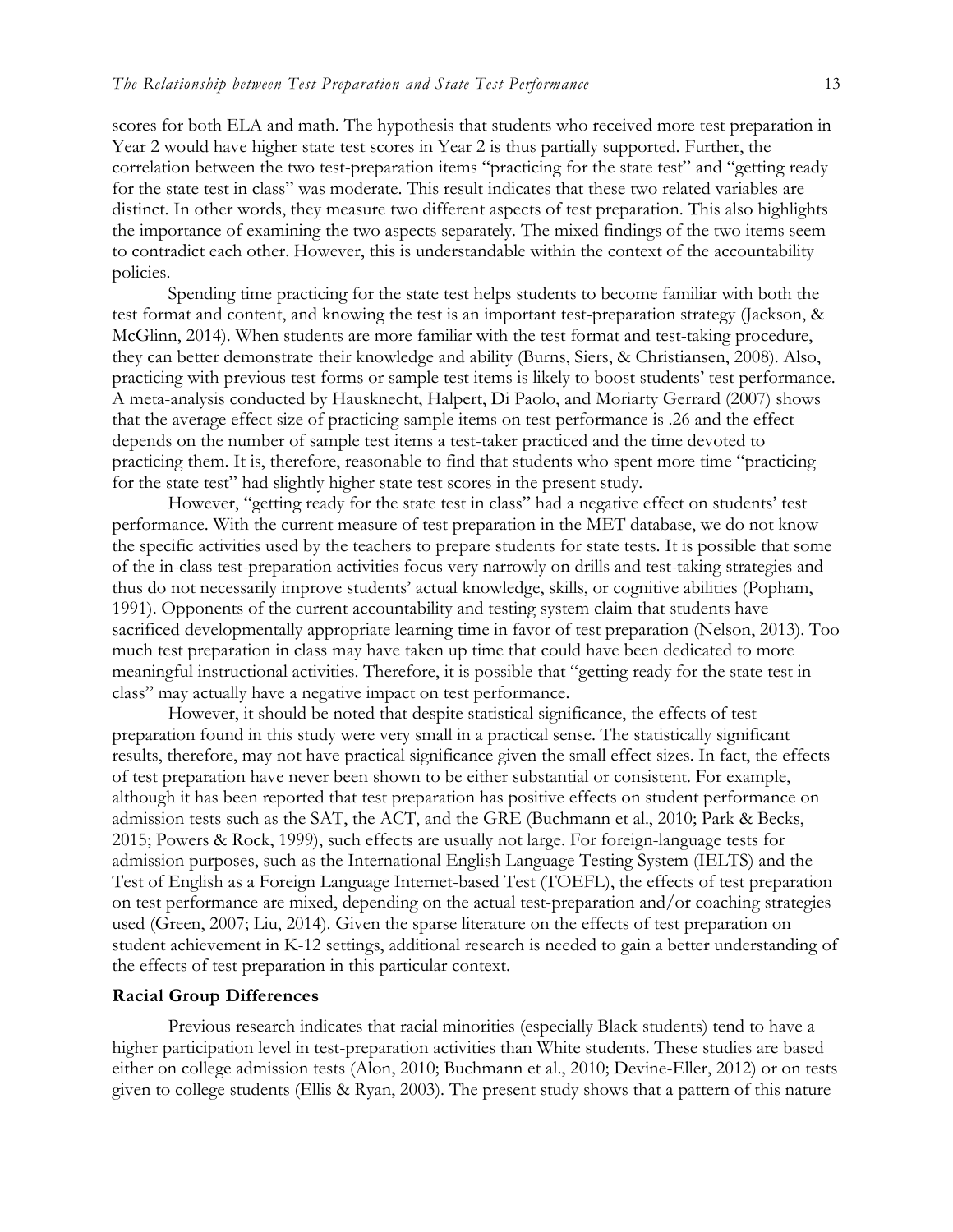also seems to exist in K-12 settings in regard to state tests. Descriptive statistics presented in Table 2 show that both Black and Hispanic students received more test preparation than White students. A possible reason for this difference is that compared with White students, Black and Hispanic students in general had lower academic performance. For this reason, it is likely that in an effort to maximize the schools' chances of meeting the state accountability requirements, teachers focused more on preparing Black and Hispanic students for the test than on preparing White students. This observation is in accord with the observation that Black and Hispanic students are more likely to participate in tutoring in school-based afterschool programs (U.S. Department of Education, 2007). Asian students also received more test preparation than White students, especially in ELA. In fact, in the MET project, Asian students' performed as well as White students in ELA, yet still received more test preparation than White students in ELA. It has been found that Asian students are more likely to participate in tutoring in SAT preparation (Buchmann et al., 2010; Byun & Park, 2012). In the present study, however, the test preparation pertains to state tests. A potential reason could be that Asian students were more likely to be ELLs, so that they received more test preparation in ELA than White students.

Previous research on racial differences in regard to the effects of test preparation on students' test performance is very limited. The few available studies (e.g., Chung-Herrera et al., 2009; Justus, 2010) focus on racial differences in college admission tests. The present study, however, provides preliminary evidence on racial differences related to state test preparation. The effect of "practicing for the state test" on students' test scores was significantly stronger for Black and Hispanic students than for White students. This indicates that test preparation boosts the state test performance of Black and Hispanic students to a greater extent than is the case for White students. However, we did not detect a statistically significant racial group difference in regard to the effect of "getting ready for the state test in class" on "state test score in Year 2." A possible reason is that this effect is rather small to begin with, so that it is difficult to observe any cross-group difference. In summary, the racial group difference in this study appears to be rather small in a practical sense. More empirical evidence is needed in order to understand whether this difference is meaningful enough to constitute a way to reduce the achievement gap.

## **Conclusions, Implications, Limitations, and Future Research**

Drawing on a large-scale dataset, in this study we examined the relationship between test preparation and students' state test performance. We found that students with lower test performance in Year 1 received more test preparation in Year 2. However, the effects of test preparation on students' state test performance were mixed. Students who spent more time "practicing for the state test" had significantly higher state test scores, but those who spent more time "getting ready for the state test in class" in fact had lower test scores. In addition, we found that the effect of "practicing for the state test" on the "state test score in Year 2" was significantly higher for Black and Hispanic students than for White students when Year 1 test score and other demographic characteristics were controlled for. Although the racial group differences detected were small, this result is intriguing given that the present research joins a very limited number of studies on racial group differences in test preparation in K-12 settings. In future research, it would be worthwhile to focus a more thorough investigation on the issue of whether test preparation has different effects on different racial groups.

Given the paucity of empirical studies on the relationship between test preparation and students' test performance in K-12 education, the evidence provided in this study is informative and useful. However, a primary limitation of this study is that the measure of test preparation is rather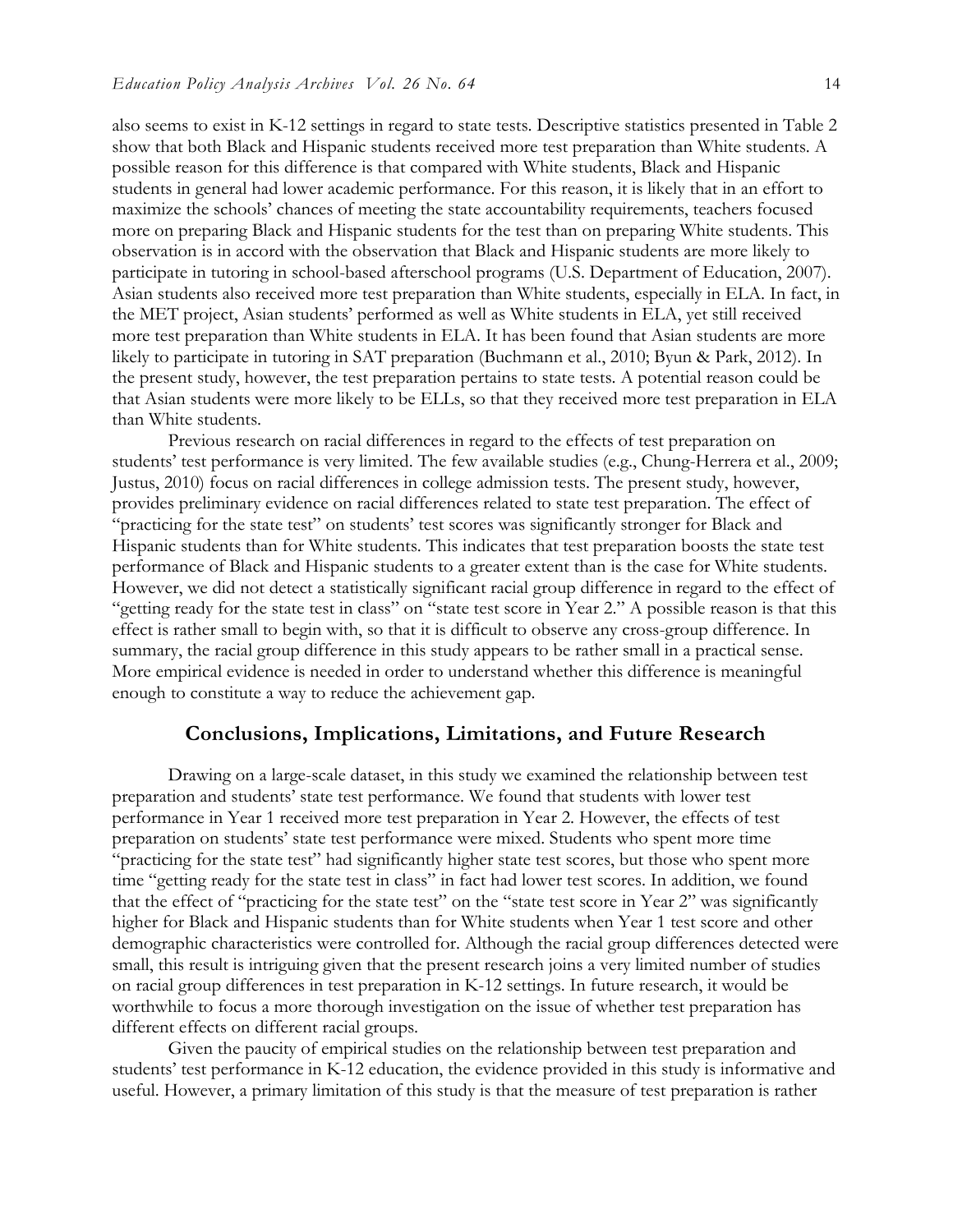coarse. The effect of test preparation on test performance found in this study, though statistically significant in most cases, is small in a practical sense. This is probably because the effect of test preparation is limited in nature (Messick, 1982). Also, it could be because the measure of testpreparation practice is rather simple in the present study. Test preparation is a complex multidimensional construct, and the measure in this study focused only on time and effort, but it is unclear what kinds of test-preparation strategies were used. Because of the moderate correlation between the two test-preparation items, we included them in the path analysis as separate variables instead of combining them into one variable. This approach had the benefit of enabling us to detect the unique effect of each variable. However, although a single-item measure can be as effective as a multi-item measure in certain circumstances (Wanous, Reichers, & Hudy, 1997), a single-item measure is likely to have low reliability, which may have weakened the validity of this study.

In addition, our test-preparation measure was based on the student self-reported survey only. English, Burniske, Meibaum, and Lachlan-Haché (2016) provided a detailed summary of the benefits and limitations of using student reports to measure teacher performance. Many studies have found that students can provide useful and reliable information about teachers' teaching performance. However, a drawback is that students may lack the knowledge to understand the full range of teaching requirements and responsibilities. For example, in our study, when teachers skillfully integrate test preparation to their daily instruction, it might be difficult for students to tell the difference between test preparation and instruction while responding to the survey. In future research, more specific measures of test preparation from multiple sources (e.g., students, teachers, principals, or other stake holders) are needed. In particular, classroom observations by trained observers would be very useful to capture the reality in the classroom. Also, it will be important to study the specific test-preparation practices used for accountability tests in K-12 settings and whether these practices are appropriate.

Further, we did not address district-, state-, or grade-level differences in the data analysis. In the MET project, each participating school district was from a different state, and it is likely that state tests and state accountability policies vary across states. We did not statistically control for either the district or the state level because the MET project included only six districts (or states), too small a number for modeling district or state as a higher level (Raudenbush & Bryk, 2002). Also, for reasons of confidentiality, the MET dataset did not provide the district names. It is advisable for future research to connect test-preparation practice to the specific accountability policies at the state level if such information is available. In addition, although there are certainly differences in terms of instructional focus and student development across grades (Mihaly & McCaffrey, 2014), we did not address grade-level differences in terms of test-preparation practice and effects. Also, state test programs may have different requirements for different grade levels. It is, therefore, important to perform a separate analysis at different grade levels in future research.

Finally, it is unclear as to whether higher test performance is a reflection of score inflation. Many studies have examined whether state tests show a trend toward inflating scores (e.g., Ho, 2007; Linn, Graue, &, Sanders, 1990; Klein, Hamilton, Koretz, & Barron, 1998; Koretz, 1988). For example, Ho (2007) compared discrepancies between score trends from NAPE and state tests for the period of 2003 to 2005. He found that state test trends were significantly more positive than NAEP trends. However, given the many initial differences between NAEP tests and state tests in terms of the stakes involved, content, and scoring, Ho cautioned against the tendency to consider only one trend to be "true." In the present study, we do not have sufficient information to draw a conclusion regarding whether high test performance indicates more learning. In future research, in addition to comparing NAPE scores with state test scores, firsthand information, such as data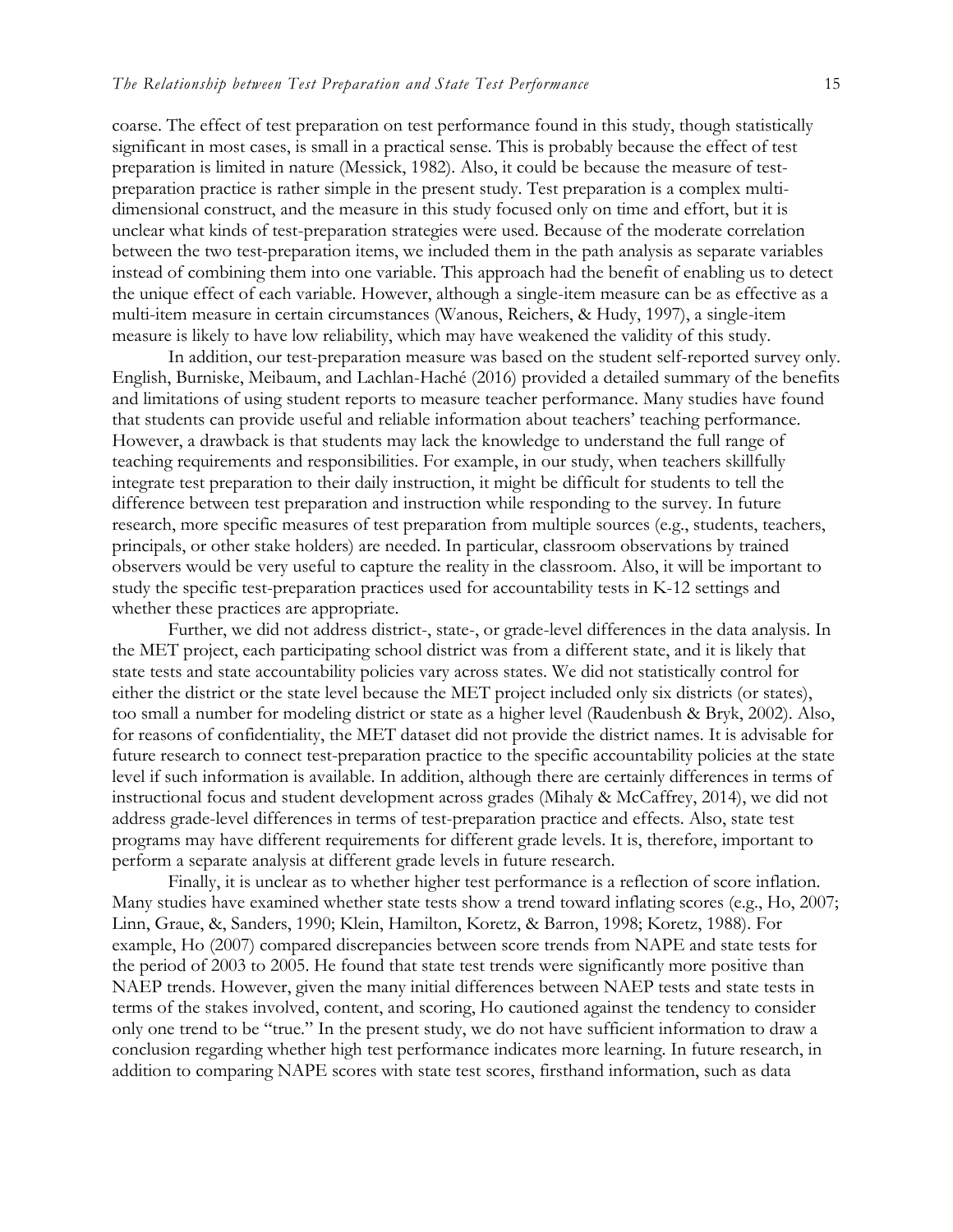collected through interviews and classroom observations, would be very helpful in understanding the actual processes and mechanisms whereby test preparation influences students' learning.

# **References**

- Alon, S. (2010). Racial differences in test preparation strategies: A commentary on Shadow education, American style: Test preparation, the SAT and college enrollment. *Social Forces, 89*(2), 463–474. https://doi.org/10.1353/sof.2010.0053
- Bali, V. A., & Alvarez, R. M. (2004). The race gap in student achievement scores: Longitudinal evidence from a racially diverse school district. *Policy Studies Journal, 32*(3), 393–415. https://doi.org/10.1111/j.1541-0072.2004.00072.x
- Bill and Melinda Gates Foundation. (2012). *Gathering feedback for teaching: Combining high-quality observations with student surveys and achievement gains*. Retrieved from http://www.metproject.org/downloads/MET\_Gathering\_Feedback\_Research\_Paper.pdf
- Booher-Jennings, J. (2005). Below the bubble: "Educational triage" and the Texas Accountability System. *American Educational Research Journal, 42*(2), 231–268. https://doi.org/10.3102/00028312042002231
- Breen, R., & Jonsson, J. O. (2005). Inequality of opportunity in comparative perspective: Recent research on educational attainment and social mobility. *Annual Review of Sociology, 31*, 223– 243. https://doi.org/10.1146/annurev.soc.31.041304.122232
- Buchmann, C., Condron, D. J., & Roscigno, V. J. (2010). Shadow education, American style: Test preparation, the SAT and college enrollment. *Social Forces, 89*(2), 435–461. https://doi.org/10.1353/sof.2010.0105
- Burns, G. N., Siers, B. P., & Christiansen, N. D. (2008). Effects of providing pre-test information and preparation materials on applicant reactions to selection procedures. *International Journal of Selection and Assessment, 16*(1), 73–77. https://doi.org/10.1111/j.1468-2389.2008.00411.x
- Byun, S. & Park, H. (2012). The academic success of East Asian American youth: The role of shadow education. *Sociology of Education, 85*(1), 40–60. https://doi.org/10.1177/0038040711417009
- Chung-Herrera, B. G., Ehrhart, K. H., Ehrhart, M. G., Solamon, J., & Kilian, B. (2009). Can test preparation help to reduce the black-white test performance gap? *Journal of Management, 35*(5), 1207–1227. https://doi.org/10.1177/0149206308328506
- Crocker, L. (2005). Teaching for the test: How and why test preparation is appropriate. In R. P. Phelps (Ed.), *Defending standardized tests* (pp. 159–174). Mahwah, NJ: Lawrence Erlbaum.
- Croft, M. C., Waltman, K., Middleton, K., & Stevenson, E. (April, 2005). *The impact of school-level accountability on local test preparation practices*. Paper presented at the National Council on Measurement in Education (NCME) Annual Meeting, Montreal, CA.
- Cuban, L. (2007). Hugging the middle: Teaching in an era of testing and accountability. *Education Policy Analysis Archives, 15*(1). https://doi.org/10.14507/epaa.v15n1.2007
- Devine-Eller, A. (2012). Timing matters: Test preparation, race, and grade level. *Sociological Forum, 27*(2), 458–480. https://doi.org/10.1111/j.1573-7861.2012.01326.x
- Dorn, S. (2007). *Accountability Frankenstein: Understanding and taming the monster*. Charlotte, NC: Information Age Publishing.
- Ellis, A. P. J., & Ryan, A. M. (2003). Race and cognitive-ability test performance: The mediating effects of test preparation, test-taking strategy use and self-efficacy. *Journal of Applied Social Psychology, 33*(12), 2607–2629. https://doi.org/10.1111/j.1559-1816.2003.tb02783.x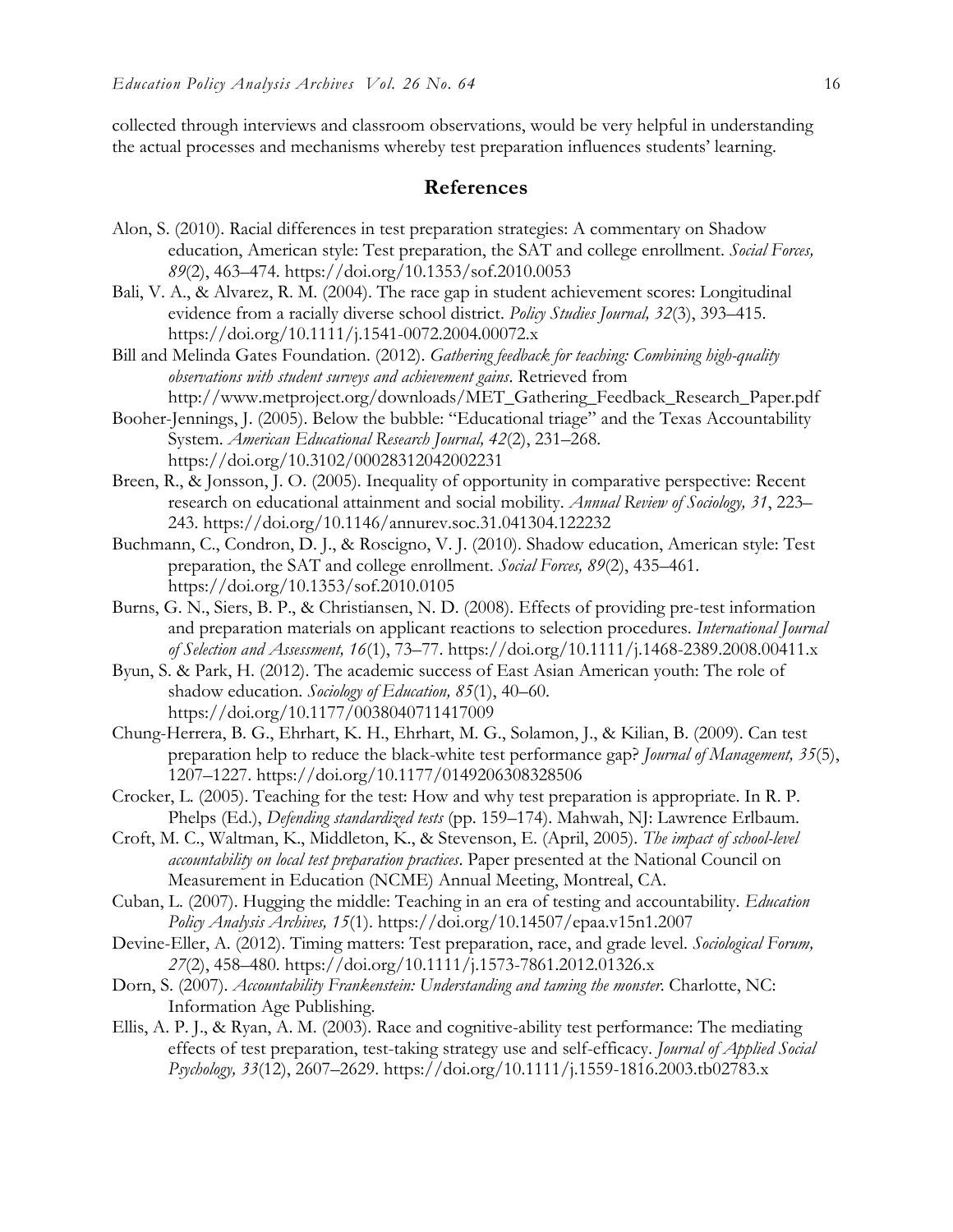- English, D., Burniske, J., Meibaum, D., & Lachlan-Haché, L. (2015). *Using student surveys as a measure of teaching effectiveness*. American Institutes for Research: Washington, DC.
- Firestone, W. A., Monfils, L., Camilli, G., Schorr, R. Y., Hicks, J. E., & Mayrowetz, D. (2002). The ambiguity of test preparation: A multimethod analysis in one state. *Teachers College Record, 104*(7), 1485–1523. https://doi.org/10.1111/1467-9620.00211
- Fleischman, H. L., Hopstock, P. J., Pelczar, M. P., & Shelley, B. E. (2010). *Highlights from PISA 2009: Performance of U.S. 15-year-old students in reading, mathematics, and science literacy in an international context (NCES 2011–004)*. U.S. Department of Education, National Center for Education Statistics. Washington, DC: U.S. Government Printing Office.
- Goertz, M., & Duffy, M. (2001). *Assessment and accountability systems in the 50 states: 1999–2000*. Retrieved from www.cpre.org/images/stories/cpre\_pdfs/rr46.pdf
- Green, A. (2007). Washback to learning outcomes: A comparative study of IELTS preparation and university pre-sessional language courses. *Assessment in Education Principles, Policy, & Practice, 14*(1), 75–97. https://doi.org/10.1080/09695940701272880
- Hanushek, E. A., & Raymond, M. E. (2005). Does school accountability lead to improved student performance? *Journal of Policy Analysis and Management, 24*(2), 297–327. https://doi.org/10.1002/pam.20091
- Hausknecht, J. P., Halpert, J. A., Di Paolo, N. T., & Moriarty Gerrard, M. O. (2007). Retesting in selection: A meta-analysis of coaching and practice effects for tests of cognitive ability. *Journal of Applied Psychology, 92*(2), 373–385. https://doi.org/10.1037/0021-9010.92.2.373
- Hu, L. T., & Bentler, P. M. (1999). Cutoff criteria for fit indexes in covariance structure analysis: Conventional criteria versus new alternatives. *Structural Equation Modeling: A Multidisciplinary Journal, 6*(1), 1–55. https://doi.org/10.1080/10705519909540118
- Huber, P. (1967). The behavior of the maximum likelihood estimates under nonstandard conditions. In L. M. Le Cam & J. Neyman (Eds.), *Proceedings of the Fifth Berkeley Symposium on Mathematical Statistics and Probabilit*y (Vol. 1, pp. 221–233). Berkeley: University of California Press.
- Ho, A. D. (2007). Discrepancies between score trends from NAEP and state tests: A scale-invariant perspective. *Educational Measurement: Issues and Practice, 26*(4), 11–20. https://doi.org/10.1111/j.1745-3992.2007.00104.x
- Jackson, E. W., & McGlinn, S. (2014). Know the test: One component of test preparation. *Journal of College Reading and Learning, 31*(1), 84–93. https://doi.org/10.1080/10790195.2000.10850104
- Jennings, J. L., & Bearak, J. M. (2014). "Teaching to the test" in the NCLB era: How test predictability affects our understanding of student performance. *Educational Researcher, 43*(8), 381–389. https://doi.org/10.3102/0013189X14554449
- Justus, L. C. (2010). *Impact of a school-based test preparation course on ACT scores with consideration of cultural associations* (Doctoral Dissertation). Retrieved from http://gradworks.proquest.com/34/43/3443004.html
- Klein, S., Hamilton, L., McCaffrey, D., & Stecher, B. (2000). *What do test scores in Texas tell us?* Santa Monica, CA: RAND Corporation. https://doi.org/10.1037/e419732005-001
- Kline, R. B. (2010). *Principles and practice of structural equation modeling* (3<sup>rd</sup> ed.). New York, NY: Guilford Press.
- Koretz, D. M. (1988). Arriving in Lake Wobegon: Are standardized tests exaggerating achievement and distorting instruction? *American Educator, 12*(2), 8–15, 46–52.
- Koretz, D., & Barron, S. (1998). *The validity of gains in scores on the Kentucky Instructional Results Information System (KIRIS)*. Santa Monica, CA: RAND Corporation.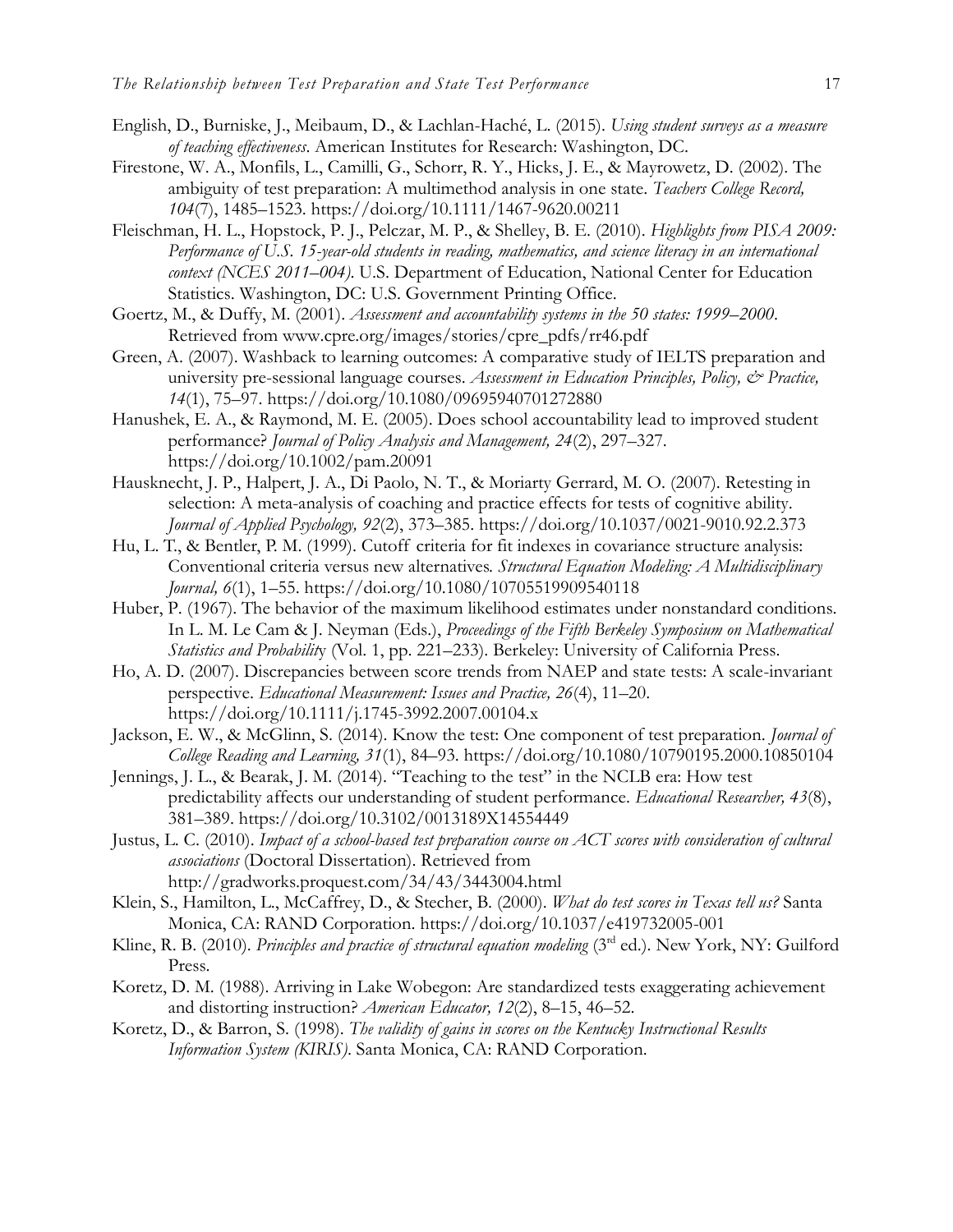- Lai, E. R., & Waltman, K. (2008). Test preparation: Examining teacher perceptions and practices. *Educational Measurement: Issues and Practice, 27*(2), 28–45. https://doi.org/10.1111/j.1745- 3992.2008.00120.x
- Lee, J. (2002). Racial and ethnic achievement gap trends: Reversing the progress toward equity? *Educational Researcher, 31*(1), 3–12. https://doi.org/10.3102/0013189X031001003
- Li, H., Fortner, C. K., & Lei, X. (2015). Relationships between the use of test results and students' academic performance. *School Effectiveness and School Improvement, 26*(2), 258–278. https://doi.org/10.1080/09243453.2014.898662
- Lindsey, R. B., Graham, S. M., Westphal, R. C., & Jew, C. L. (2008). *Culturally proficient inquiry: A lens for identifying and analyzing educational gaps*. Thousand Oaks, CA: Corwin Press.
- Linn, R., Graue, M., & Sanders, N. (1990). Comparing state and district results to national norms: The validity of claims that "everyone is above average." *Educational Measurement: Issues and Practice, 9*(3), 5–14. https://doi.org/10.1111/j.1745-3992.1990.tb00372.x
- Liu, O. L. (2014). Investigating the relationship between test preparation and TOEFL iBT performance. ETS Research Report No. RR-14-15. doi: 10.1002/ets2.12016
- Logan, S., & Johnston, R. S. (2009). Gender differences in reading ability and attitudes: Examining where these differences lie. *Journal of Research in Reading, 32*(2), 199–214. https://doi.org/10.1111/j.1467-9817.2008.01389.x
- Markland, D. (2007). The golden rule is that there are no golden rules: A commentary on Paul Barrett's recommendations for reporting model fit in structural equation modelling. *Personality and Individual Differences, 42*(5), 851–858. https://doi.org/10.1016/j.paid.2006.09.023
- Menken, K. (2006). Teaching to the test: How No Child Left Behind impacts language policy, curriculum, and instruction for English language learners. *Bilingual Research Journal, 30*(2), 521–546. https://doi.org/10.1080/15235882.2006.10162888
- Messick, S. (1982). Issues of effectiveness and equity in the coaching controversy: Implications for educational and testing practice. *Educational Psychologist, 17*(2), 67–91. https://doi.org/10.1080/00461528209529246
- Mihaly K., & McCaffrey, D. F. (2014). Grade level variation in observational measures of teacher effectiveness. In K. Kerr, R. Pianta, & T. Kane (Eds.), *Designing teacher evaluation systems: New guidance from the Measures of Effective Teaching Project* (pp. 9–49). San Francisco, CA: Jossey-Bass.
- Molenberghs, G., & Verbeke, G. (2007). Likelihood ratio, score, and wald tests in a constrained parameter space. *The American Statistician, 61*, 22–27. https://doi.org/10.1198/000313007X171322
- Museus, S. D., Harper, S. R., & Nichols, A. H. (2010). Racial differences in the formation of postsecondary educational expectations: A structural model. *Teachers College Record, 112*(3), 811–842.
- Musoleno, R. R., & White, G. P. (2010). Influences of high-stakes testing on middle school mission and practice. *RMLE Online: Research in Middle Level Education, 34*(3), 1–10. https://doi.org/10.1080/19404476.2010.11462076
- Muthén, L. K., & Muthén, B. O. (1998–2012). *Mplus user's guide* (7<sup>th</sup> ed.). Los Angeles, CA: Muthén & Muthén.
- Nelson, H. (2013). *Testing more, teaching less: What America's obsession with student testing costs in money and lost instructional time*. Washington, DC: American Federation of Teachers.
- No Child Left Behind (NCLB) Act of 2001, Pub. L. No. 107–110, 115 Stat. 1425 (2002).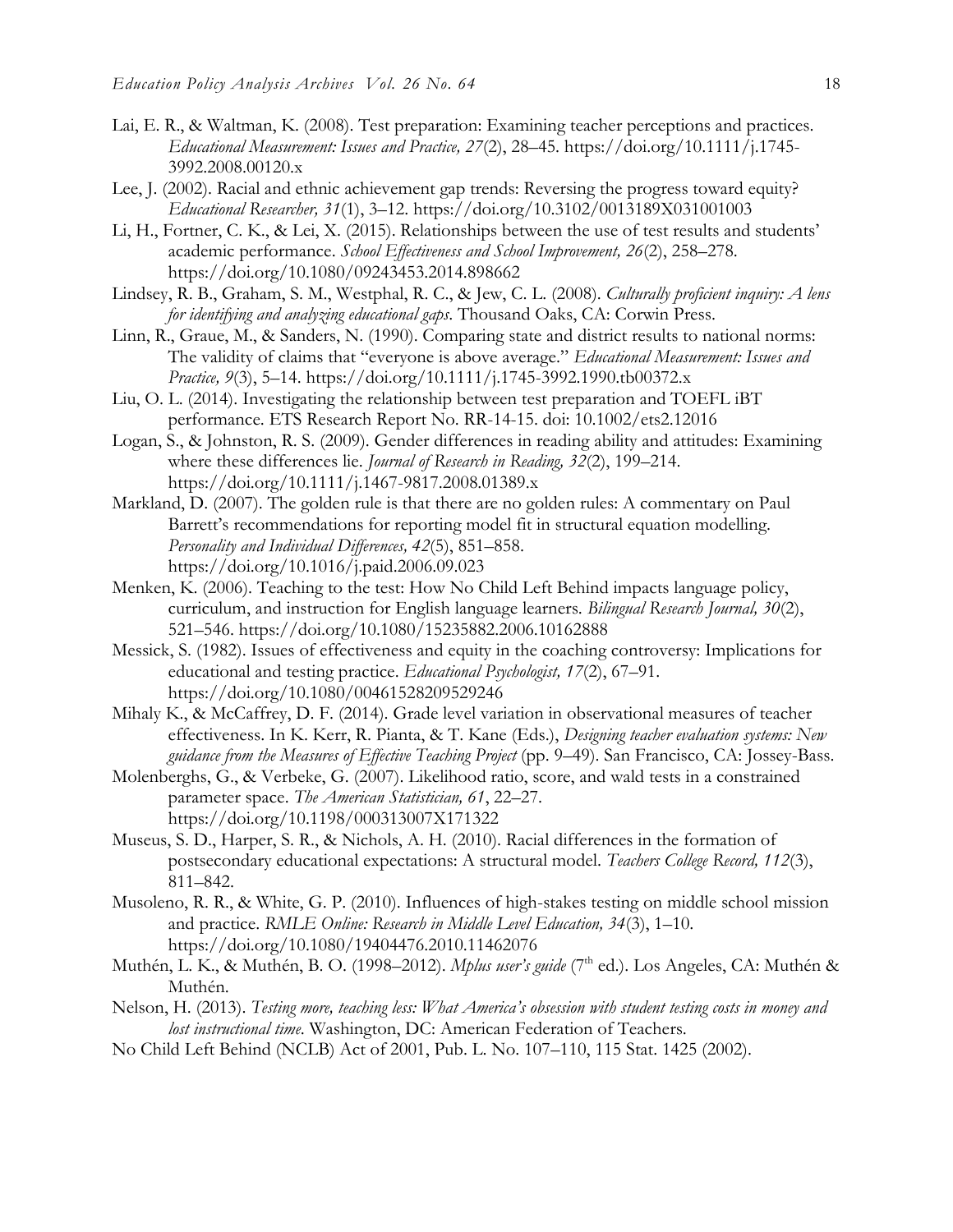- Park, J. J., & Becks, A. H. (2015). Who benefits from SAT prep? An examination of high school context and race/ethnicity. *The Review of Higher Education, 39*(1), 1–23. https://doi.org/10.1353/rhe.2015.0038
- Popham, W. J. (1991). Appropriateness of teachers' test-preparation practices. *Educational Measurement: Issues and Practice, 10*(4), 12–15. https://doi.org/10.1111/j.1745- 3992.1991.tb00211.x
- Popham, W. J. (2008). *Classroom assessment: What teachers need to know* (5th ed.). Toronto, Canada: Pearson.
- Powers, D. E., & Rock, D. A. (1999). Effects of coaching on SAT I: Reasoning test scores. *Journal of Educational Measurement, 36*(2), 93–118. https://doi.org/10.1111/j.1745-3984.1999.tb00549.x
- Raudenbush, S. W., & Bryk, A. S. (2002). *Hierarchical linear models: Applications and data analysis methods*. Thousand Oaks, CA: Sage.
- Sirin, S. R. (2005). Socio-economic status and academic achievement: A meta-analytic review of research. *Review of Educational Research, 75*(3), 417–453. https://doi.org/10.3102/00346543075003417
- Smith, W. C. (2014). The global transformation toward testing for accountability. *Education Policy Analysis Archives, 22*(116). http://dx.doi.org/10.14507/epaa.v22.1571.
- Stoet, G., & Geary, D. C. (2013). Sex differences in mathematics and reading achievement are inversely related: Within- and across-nation assessment of 10 Years of PISA data. *PLoS ONE*, *8*(3), e57988. https://doi.org/10.1371/journal.pone.0057988
- UNESCO. (2017). *Accountability in education: Meeting our commitments*. Paris: UNESCO.
- U.S. Department of Education. (2007). *State and local implementation of the No Child Left Behind Act: Volume I—Title I school choice, supplementary educational services, and student achievement: A report from the National Longitudinal Study of No Child Left Behind* (NLS-NCLB).
- U.S. Department of Education. (2009). *Race to the top program executive summary*. Retrieved from http://www2.ed.gov/programs/racetothetop/executive-summary.pdf
- U.S. Department of Education (2015). Every Student Succeeds Act (ESSA). Retrieved from http://www.ed.gov/essa?src=policy
- Wanous, J. P., Reichers, A. E., & Hudy, M. J. (1997). Overall job satisfaction: How good are singleitem measures? *Journal of Applied Psychology, 82*(2), 247–252. https://doi.org/10.1037/0021- 9010.82.2.247
- Watanabe, M. (2007). Displaced teacher and state priorities in a high-stakes accountability context. *Educational Policy, 21*(2), 311–368. https://doi.org/10.1177/0895904805284114
- Welsh, M. E., Eastwood, M., & D'Agostino, J. V. (2014). Conceptualizing teaching to the test under standards-based reform. *Applied Measurement in Education, 27*(2), 98–114. https://doi.org/10.1080/08957347.2014.880439
- White, H. (1982). Maximum likelihood estimation of misspecified models. *Econometrica, 50*(1), 1–26. https://doi.org/10.2307/1912526
- William, D. (2010). Standardized testing and school accountability. *Educational Psychologist, 45*(2), 107– 122. https://doi.org/10.1080/00461521003703060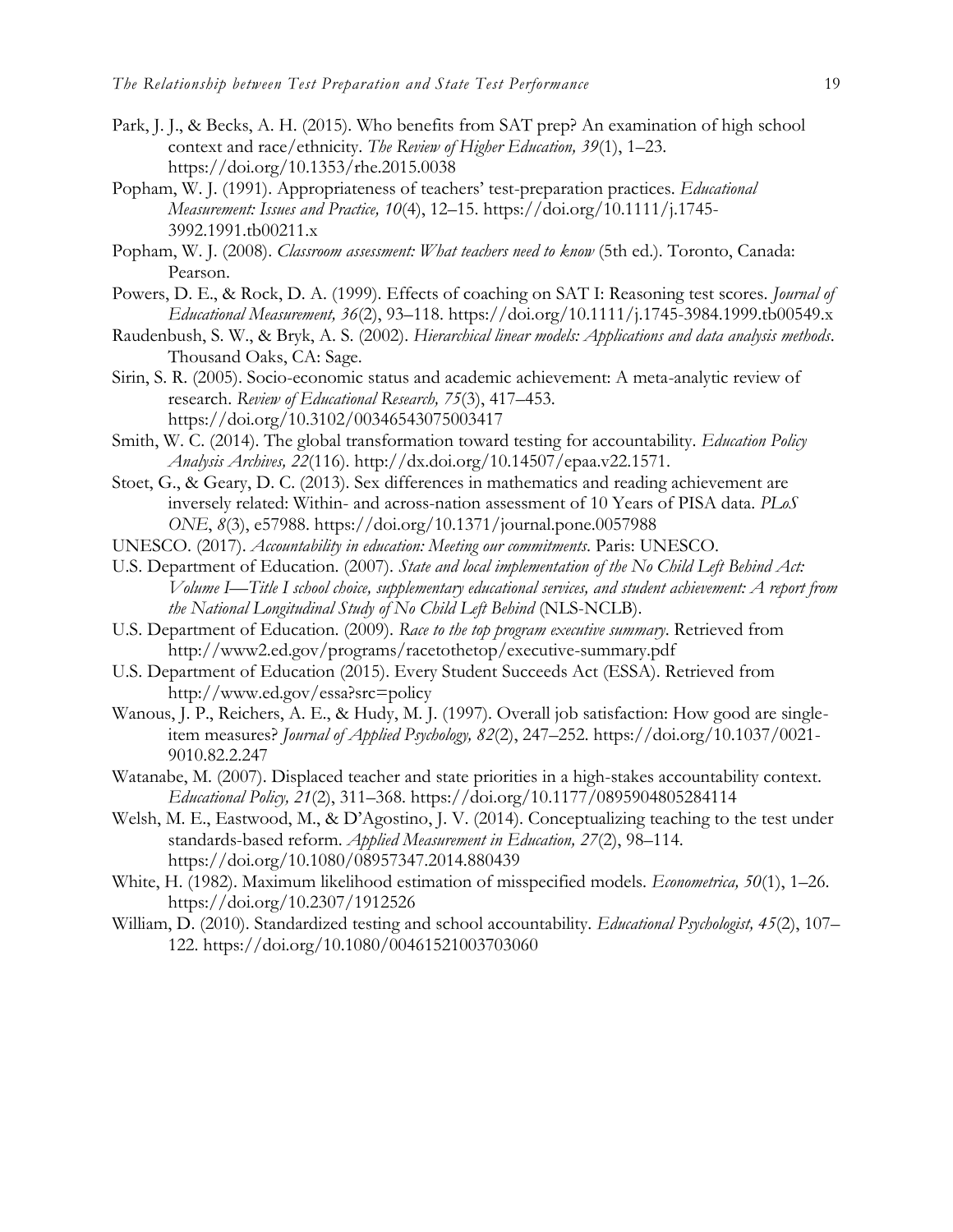# **About the Authors**

#### **Hongli Li**

Georgia State University [hli24@gsu.edu](mailto:hli24@gsu.edu) <http://orcid.org/0000-0002-1039-7270>

Hongli Li, PhD, is an Associate Professor in the Department of Educational Policy Studies at Georgia State University. Her research interests include applied measurement in education and quantitative methods.

#### **Yao Xiong**

University of Pittsburgh [yxiong@pitt.edu](mailto:yxiong@pitt.edu) <http://orcid.org/0000-0002-9057-3464>

Yao Xiong, PhD, is a Research Associate at the Learning Research and Development Center of the University of Pittsburgh. Her research interests include web-based peer assessment, applying Bayesian methods in educational measurement, and educational data mining.

# education policy analysis archives

Volume 26 Number 64 May 21, 2017 ISSN 1068-2341

# ര

SOME RIGHTS RESERVED Readers are free to copy, display, and distribute this article, as long as the work is attributed to the author(s) and **Education Policy Analysis Archives,** it is distributed for noncommercial purposes only, and no alteration or transformation is made in the work. More details of this Creative Commons license are available at

http://creativecommons.org/licenses/by-nc-sa/3.0/. All other uses must be approved by the author(s) or **EPAA**. **EPAA** is published by the Mary Lou Fulton Institute and Graduate School of Education at Arizona State University Articles are indexed in CIRC (Clasificación Integrada de Revistas Científicas, Spain), DIALNET (Spain), [Directory of Open Access Journals,](http://www.doaj.org/) EBSCO Education Research Complete, ERIC, Education Full Text (H.W. Wilson), QUALIS A1 (Brazil), SCImago Journal Rank; SCOPUS, SOCOLAR (China).

Please send errata notes to Audrey Amrein-Beardsley at [audrey.beardsley@asu.edu](mailto:audrey.beardsley@asu.edu)

**Join EPAA's Facebook community** at<https://www.facebook.com/EPAAAAPE> and **Twitter feed** @epaa\_aape.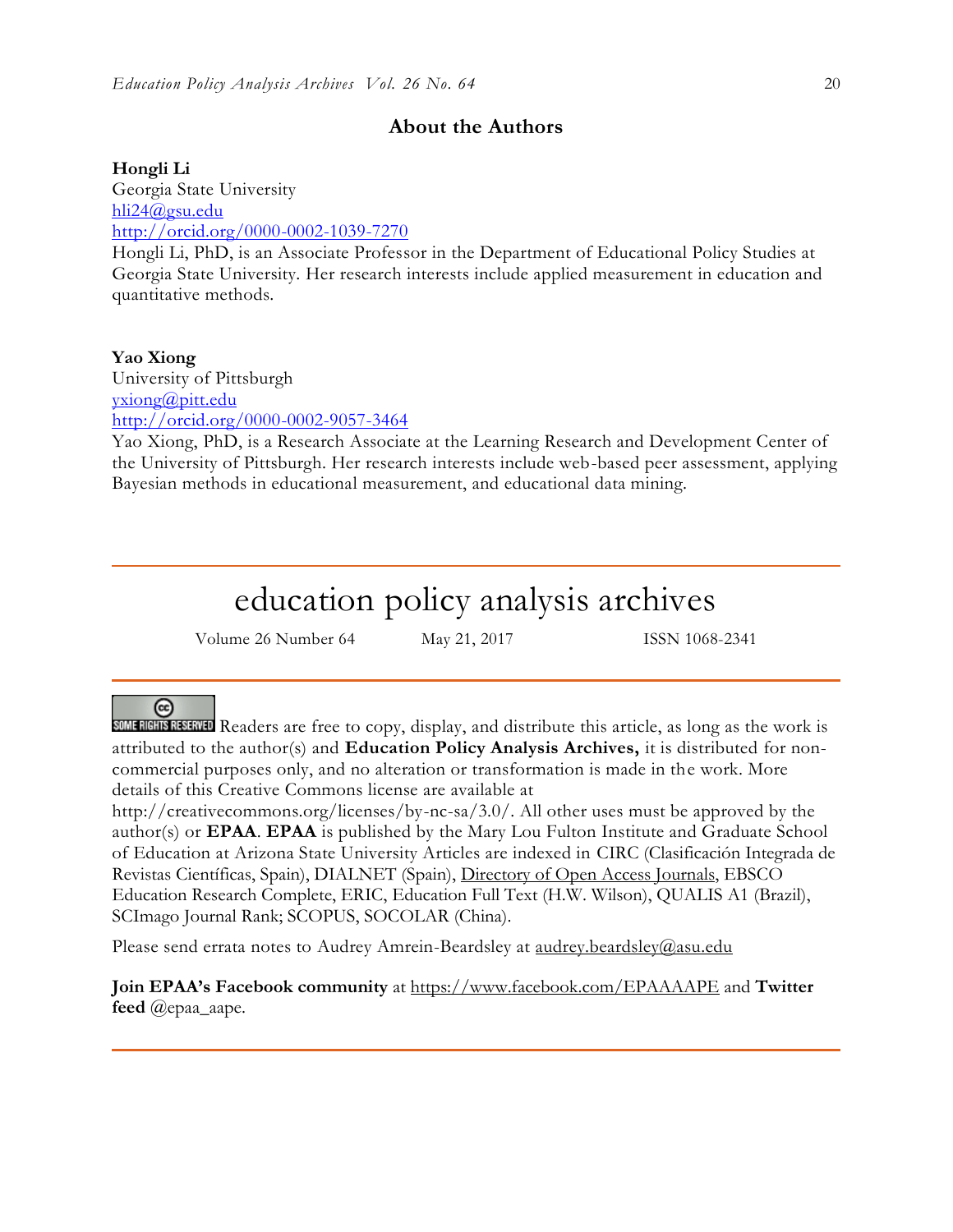*The Relationship between Test Preparation and State Test Performance* 21

# education policy analysis archives editorial board

Lead Editor: **Audrey Amrein-Beardsley** (Arizona State University) Editor Consultor: **Gustavo E. Fischman** (Arizona State University) Associate Editors: **David Carlson, Lauren Harris, Eugene Judson**, **Mirka Koro-Ljungberg, Scott Marley, Iveta Silova, Maria Teresa Tatto** (Arizona State University)

**Cristina Alfaro** San Diego State University

**Gary Anderson** New York University

**Michael W. Apple** University of Wisconsin, Madison **Jeff Bale** OISE, University of Toronto, Canada **Aaron Bevanot** SUNY Albany **Eric M. Haas** WestEd **Patricia Sánchez** University of

**David C. Berliner** Arizona State University

**Casey Cobb** University of Connecticut

**Arnold Danzig** San Jose State University

**Linda Darling-Hammond**  Stanford University

**Elizabeth H. DeBray** University of Georgia

**Chad d'Entremont** Rennie Center for Education Research & Policy

**John Diamond** University of Wisconsin, Madison

**Matthew Di Carlo** Albert Shanker Institute

**Sherman Dorn** Arizona State University

**Michael J. Dumas** University of California, Berkeley

**Kathy Escamilla** University of Colorado, Boulder

**Yariv Feniger** Ben-Gurion University of the Negev

**Melissa Lynn Freeman** Adams State College

**Rachael Gabriel** University of Connecticut **Amy Garrett Dikkers** University of North Carolina, Wilmington

**Gene V Glass** Arizona State University

**Ronald Glass** University of California, Santa Cruz **Jacob P. K. Gross** University of Louisville

**Julian Vasquez Heilig** California State University, Sacramento **Henry Braun** Boston College **Kimberly Kappler Hewitt** University of North Carolina Greensboro

**Aimee Howley** Ohio University **Noah Sobe** Loyola University

**Steve Klees** University of Maryland **Jaekyung Lee S**UNY Buffalo

**Jessica Nina Lester** Indiana University

**Amanda E. Lewis** University of Illinois, Chicago

**Chad R. Lochmiller** Indiana University

**Christopher Lubienski** Indiana University

**Sarah Lubienski** Indiana University **Larisa Warhol**

**William J. Mathis** University of Colorado, Boulder

**Michele S. Moses** University of Colorado, Boulder

**Julianne Moss** Deakin University, Australia

**Sharon Nichols** University of Texas, San Antonio

**Eric Parsons** University of Missouri-Columbia

**Amanda U. Potterton** University of Kentucky

**Susan L. Robertson** Bristol University

**Gloria M. Rodriguez** University of California, Davis

**R. Anthony Rolle** University of Houston

**A. G. Rud** Washington State University

University of Texas, San Antonio

**Janelle Scott** University of California, Berkeley **Jack Schneider** College of the Holy Cross

**Nelly P. Stromquist** University of Maryland

**Benjamin Superfine** University of Illinois, Chicago

**Adai Tefera** Virginia Commonwealth University

**Tina Trujillo** University of California, Berkeley

**Federico R. Waitoller** University of Illinois, Chicago

University of Connecticut

**John Weathers** University of Colorado, Colorado Springs

**Kevin Welner** University of Colorado, Boulder

**Terrence G. Wiley** Center for Applied Linguistics

**John Willinsky**  Stanford University

**Jennifer R. Wolgemuth** University of South Florida

**Kyo Yamashiro** Claremont Graduate University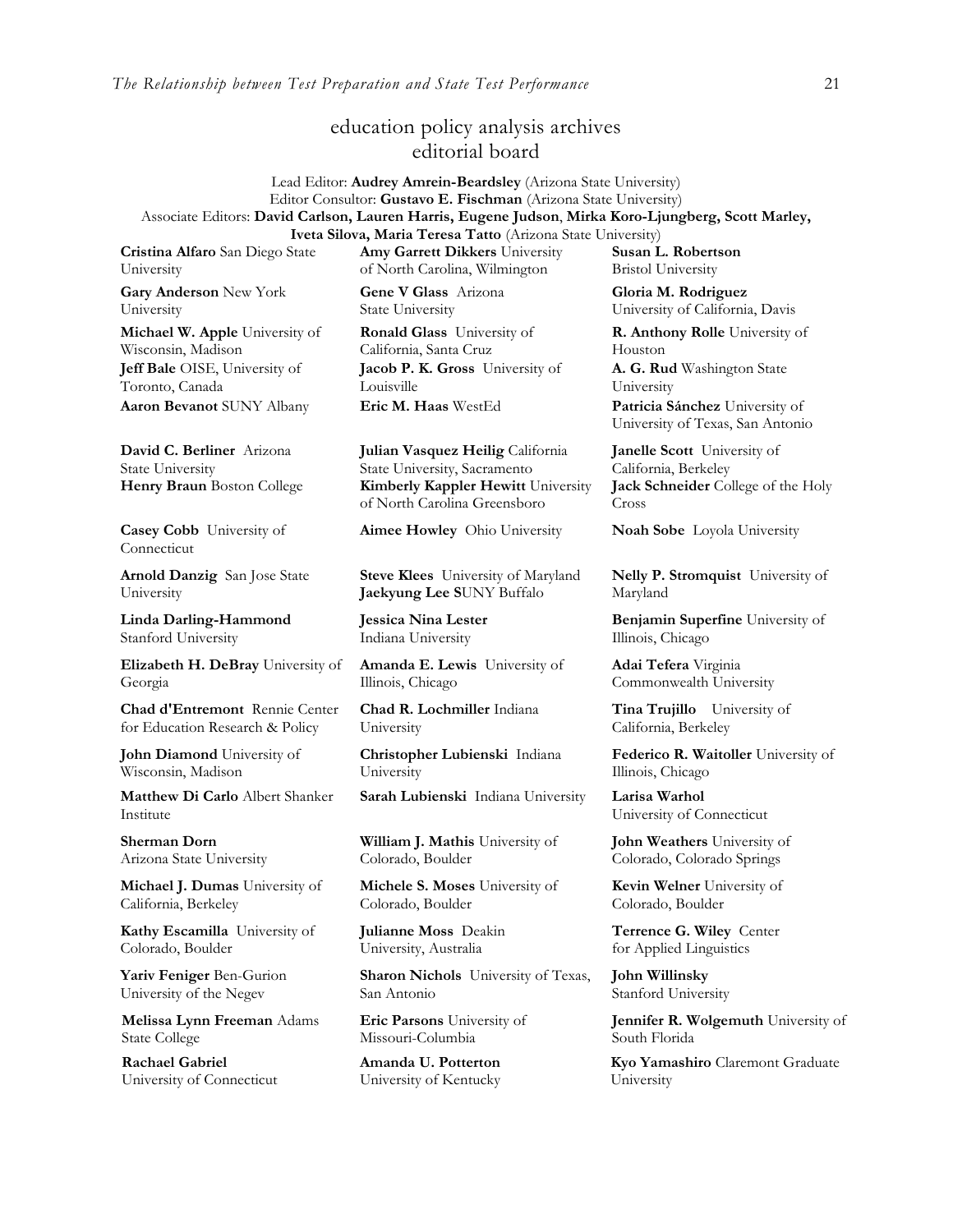# archivos analíticos de políticas educativas consejo editorial

Editor Consultor: **Gustavo E. Fischman** (Arizona State University)

Editores Asociados: **Armando Alcántara Santuario** (Universidad Nacional Autónoma de México), **Jason Beech**, (Universidad de San Andrés), **Angelica Buendia**, (Metropolitan Autonomous University), **Ezequiel Gomez Caride**, (Pontificia Universidad Católica Argentina), **Antonio Luzon**, (Universidad de Granada), **José Luis Ramírez,** Universidad de Sonora), **[Paula Razquin](javascript:openRTWindow()** (Universidad de San Andrés)

**Claudio Almonacid** Universidad Metropolitana de Ciencias de la Educación, Chile

**Miguel Ángel Arias Ortega**  Universidad Autónoma de la Ciudad de México **Xavier Besalú Costa**  Universitat de Girona, España

**[Xavier Bonal](javascript:openRTWindow() Sarro** Universidad Autónoma de Barcelona, España

**[Antonio Bolívar](javascript:openRTWindow() Boitia** Universidad de Granada, España

**[José Joaquín Brunner](javascript:openRTWindow()** Universidad Diego Portales, Chile

**[Damián Canales Sánchez](javascript:openRTWindow()** Instituto Nacional para la Evaluación de la Educación, México

#### **Gabriela de la Cruz Flores** Universidad Nacional Autónoma de México **[Marco Antonio Delgado Fuentes](javascript:openRTWindow()**

Universidad Iberoamericana, México

**[Inés Dussel](javascript:openRTWindow()**, DIE-CINVESTAV, México

**[Pedro Flores Crespo](javascript:openRTWindow()** Universidad Iberoamericana, México

**Ana María García de Fanelli**  Centro de Estudios de Estado y Sociedad (CEDES) CONICET, Argentina **Juan Carlos González Faraco**  Universidad de Huelva, España

**María Clemente Linuesa**  Universidad de Salamanca, España

**Jaume Martínez Bonafé** Universitat de València, España

#### **Alejandro Márquez Jiménez**

Instituto de Investigaciones sobre la Universidad y la Educación, UNAM, México **María Guadalupe Olivier Tellez**, Universidad Pedagógica Nacional, México **[Miguel Pereyra](javascript:openRTWindow()** Universidad de Granada, España

**[Mónica Pini](javascript:openRTWindow()** Universidad Nacional de San Martín, Argentina

**Omar Orlando Pulido Chaves** Instituto para la Investigación Educativa y el Desarrollo Pedagógico (IDEP) **José Ignacio Rivas Flores** Universidad de Málaga, España

**[Miriam Rodríguez Vargas](javascript:openRTWindow()** Universidad Autónoma de Tamaulipas, México

**José Gregorio Rodríguez**  Universidad Nacional de Colombia, Colombia **[Mario Rueda Beltrán](javascript:openRTWindow()** Instituto de Investigaciones sobre la Universidad y la Educación, UNAM, México **José Luis San Fabián Maroto**  Universidad de Oviedo, España

**[Jurjo Torres Santomé](javascript:openRTWindow()**, Universidad de la Coruña, España

**[Yengny Marisol Silva Laya](javascript:openRTWindow()** Universidad Iberoamericana, México **Ernesto Treviño Ronzón** Universidad Veracruzana, México

**[Ernesto Treviño](javascript:openRTWindow() Villarreal** Universidad Diego Portales Santiago, Chile **[Antoni Verger Planells](javascript:openRTWindow()** Universidad Autónoma de Barcelona, España

**[Catalina Wainerman](javascript:openRTWindow()** Universidad de San Andrés, Argentina **Juan Carlos Yáñez Velazco** Universidad de Colima, México